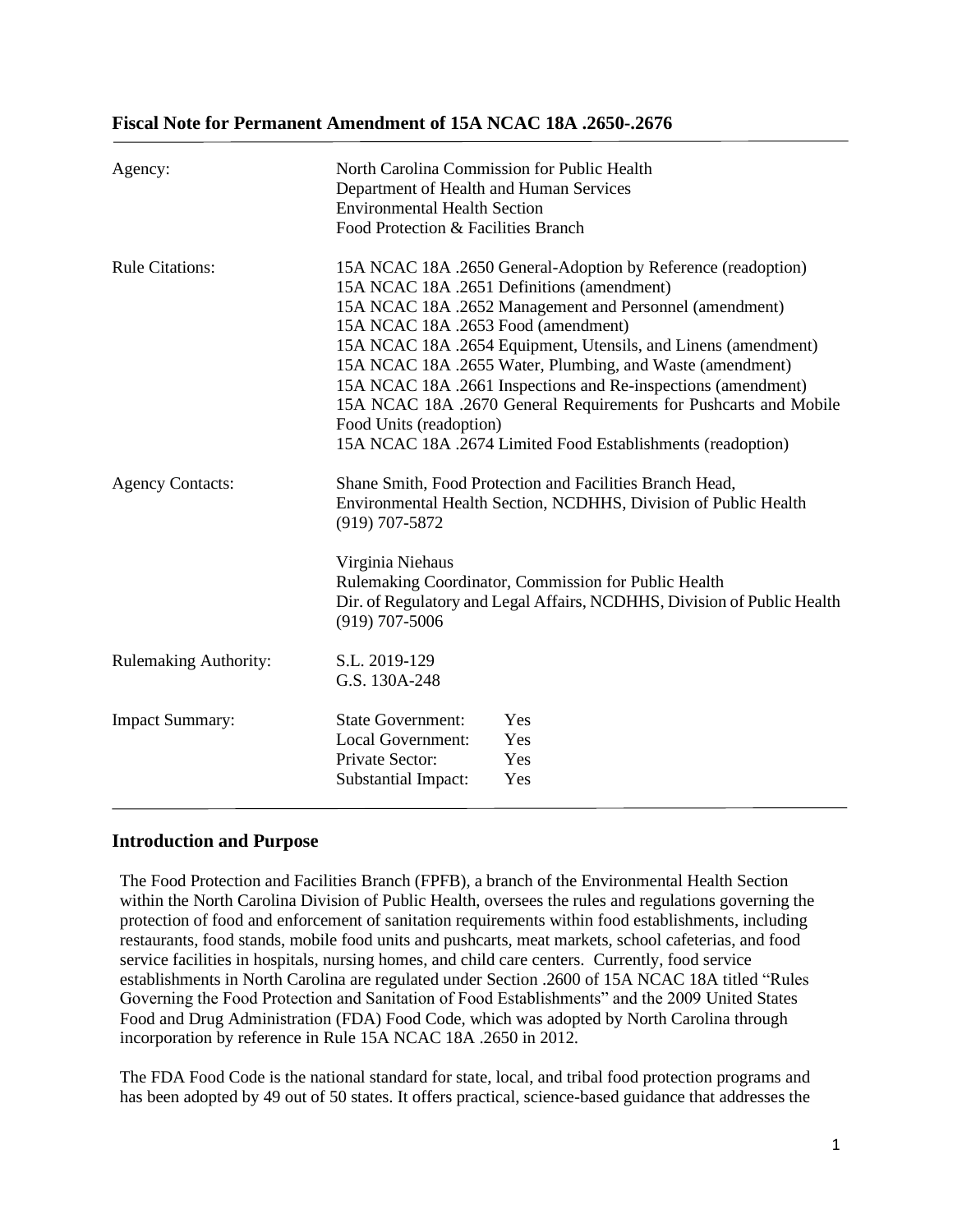FDA risk factors known to cause foodborne illness outbreaks in retail food service settings. In addition, the FDA Food Code is uniquely qualified to address the food safety challenges of the twentyfirst century, including an increasingly globalized food supply chain, the aging population, increased number of immune-compromised consumers, and the growing trend of consuming food prepared outside the home.

The FDA Food Code is updated and published every four years and amended every two years via the Conference for Food Protection, a national conference of food safety regulators, food scientists, industry representatives, and members of academia. In 2011, the North Carolina General Assembly determined that North Carolina should adopt the 2009 FDA Food Code, which led to the passage of S.L. 2011-394. In accordance with the language of S.L. 2011-394, the Section .2600 rules were amended to adopt the 2009 FDA Food Code by reference; however, pursuant to the session law, subsequent amendments or editions of the 2009 Food Code issued by the FDA could not be adopted by North Carolina and incorporated into the Administrative Code without prior legislative approval. Since 2011, the FDA has released new editions of the FDA Food Code, one in 2013 and one in 2017. Both editions had supplements added by the Conference for Food Protection. The most current edition is the 2017 FDA Food Code, with supplements added in 2019.

In 2019, the North Carolina General Assembly once again recognized the need to adopt the most current edition of the FDA Food Code and passed S.L. 2019-129. As a result, and in accordance with session law, the FPFB proposes to adopt and implement the most current version of the 2017 FDA Food Code to provide the food service industry, regulators, academia, consumer groups, and other stakeholders with the most current food safety standards available. Stakeholders will have access to new technologies and processes in food preparation, along with the most updated policies and procedures relating to food protection and employee health. Based on this, the adoption of the 2017 FDA Food Code will further the mission of protecting the public's health in North Carolina.

In addition to adopting the most recent edition of the FDA Food Code, three of the rules discussed in this fiscal note- .2650, .2670, and .2674- are proposed for readoption in accordance with G.S. 150B-21.3A.

# **Description of Proposed Rules:**

As referenced earlier, the regulation of food service establishments in North Carolina is governed under 15A NCAC 18A .2600 rules, which incorporates by reference the 2009 Food Code. S.L. 2019-129 gives authority to the Commission of Public Health to update the .2600 rules to the most current edition of the FDA Food Code, which is the 2017 Food Code and Supplement. A workgroup comprised of State and local regulators as well as industry partnered to review and propose updates to the .2600 rules with the new language from the 2017 Food Code and Supplement. In some places in the current rules as well as the proposed updated rules covered in this fiscal note, the rule requirements vary from the Food Code to ensure alignment with North Carolina state law and practice.

For that reason, the 2017 Food Code and its Supplement are not simply incorporated by reference; instead, the rules described in this fiscal note are also being amended as necessary to ensure that the rules, in adopting of the 2017 Food Code and its Supplement, establish a comprehensive regulatory framework that is consistent with other areas of State law. The following narrative describes the proposed changes as well as adoption of the 2017 Food Code into the existing rules. The proposed rule language can also be found in Appendix 1 to this fiscal note.

**15A NCAC 18A .2650** will be changed from incorporating the 2009 Food Code by reference to incorporating the 2017 Food Code and Supplement by reference, which is the basis of 15A NCAC 18A .2651-.2655 in this Section. Changes to 15A NCAC 18A .2661, .2670, and .2674 do not correspond to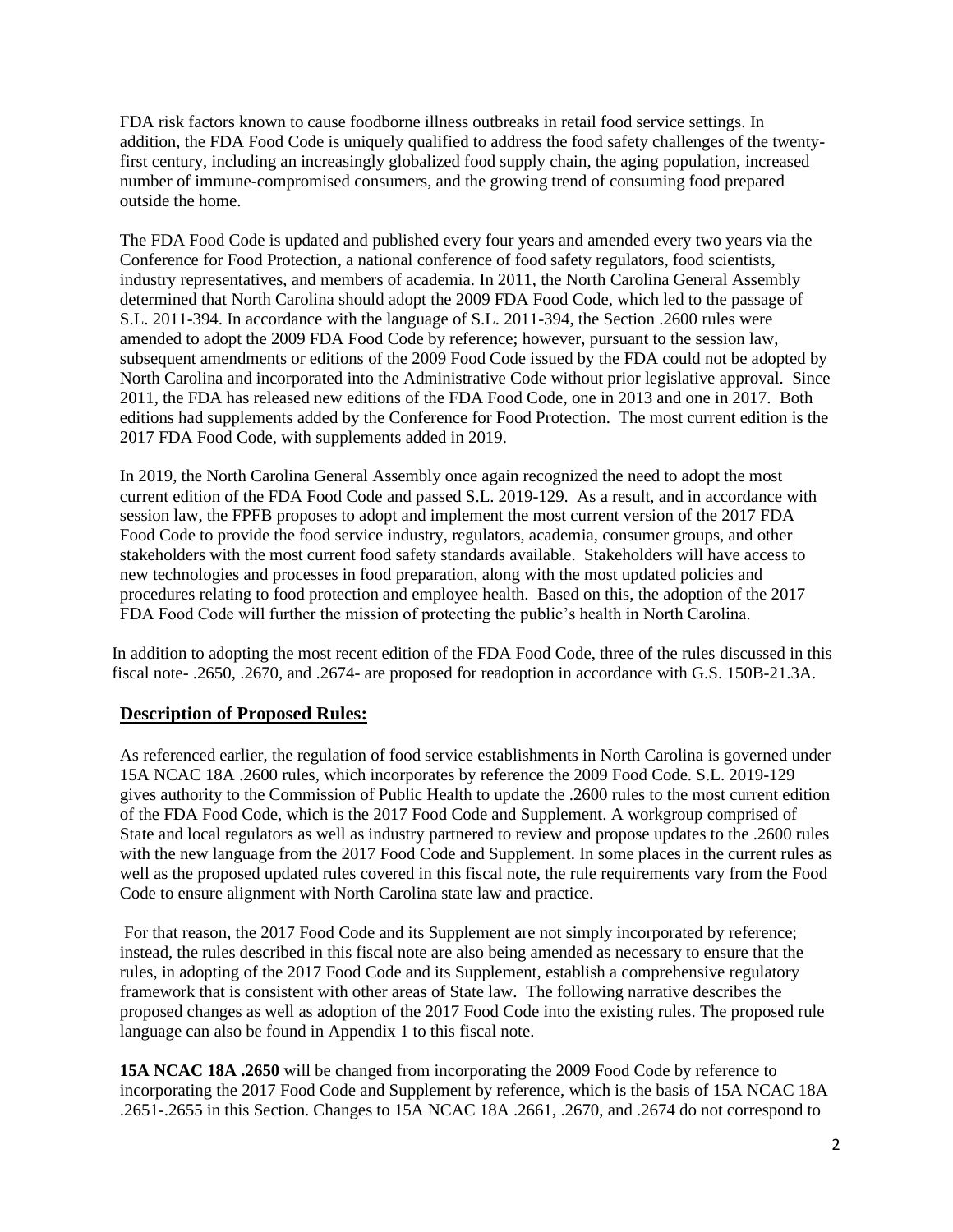Chapters in the Food Code and will be updated to reflect needed changes to the administrative code.

**15A NCAC 18A .2651**," **Definitions,**" which reflects Chapter 1 in the Food Code, includes any changes in definitions in the 2017 Food Code as well as further amendments, additions, and deletions to those definitions as made by the FPFB.

### Changes Not Resulting in an Economic Impact

In the definition in congregate nutrition sites in 1-201.10 (B), potentially hazardous food is changed to time/temperature control for safety food for consistency with language used throughout the Food Code. Also, in 1-102.10 under subsection (b), a definition of equipment has been amended to remove inclusion of the term "vending machine" because the FPFB and the Commission for Public Health do not have statutory authority to regulate vending machines.

The definition of Food Stand in 1-1201.10 (B) will be amended to reflect recent changes in N.C.G.S. 130A-248(a6), which now allows for limited seating at food stands. Imminent health hazard has been added back into the definition in 1-102.10 (B) to align with the language at N.C.G.S. 130A-2(3). A new definition for "intact meat" has been added in the 2017 Supplement which will be incorporated into the definition section and which was not present in the 2009 NC Food Code. Under the definition for "Limited Food Establishment" the word "Services" has been added to make .2674 be consistent with General Statute language. A new definition has been added for "Mechanically tenderized meat" from the 2017 Supplement.

The definition of "Mobile Food Unit" has been amended to include clarifying language to be consistent with guidance from the Attorney General's Office, which explains that mobile food units must not connect to permanent utilities nor provide seats. A definition has been updated for "shiga-toxinproducing Escherichia coli" to reflect current language in the 2017 Food Code in 1-102.10 (B). "Temporary Food Establishment (TFE)" and "Temporary Food Establishment Commissary" have been revised to reflect changes made pursuant to a legislative amendment of NC G.S. 130A-247. Farmer's markets will be removed from a list of ineligible businesses for TFE permits due to this statutory change,

The majority of the amendments to this Rule are technical in nature and align with existing North Carolina law and the 2017 Food Code. Therefore, no economic impact is expected as a result of these changes in the definitions and therefore is not explained further in the Impact Analysis section below.

**15A NCAC 18A .2652,** which reflects Chapter 2 in the Food Code, will include changes that amend the 2017 Food Code.

### Changes Not Resulting in an Economic Impact

Beginning with 2-101.11 (A) of the Food Code, the reference to paragraph (C) of 2-101.11 will be removed from the rule language, as these rules do not regulate vending machines.

Additionally, the rule will add the word "or" to 2-102.11 of the Food Code to clarify that there are three separate options for industry to comply with demonstration of knowledge. This change was requested by industry in North Carolina to bring further clarity to this part of the Food Code. The references in the rule to paragraphs (A) and (C), which relate to 2-102.12 of the Food Code, have been deleted from the rule language because the topics addressed by the rule in those references to paragraphs (A) and (C) are now addressed in the Food Code.

In 2-102.20 of the Food Code, a previous deletion of 2-102.11 (B) of the Food Code will be rescinded and section 2-102.11 (B) will now be included in the rule language as written in the 2017 Food Code.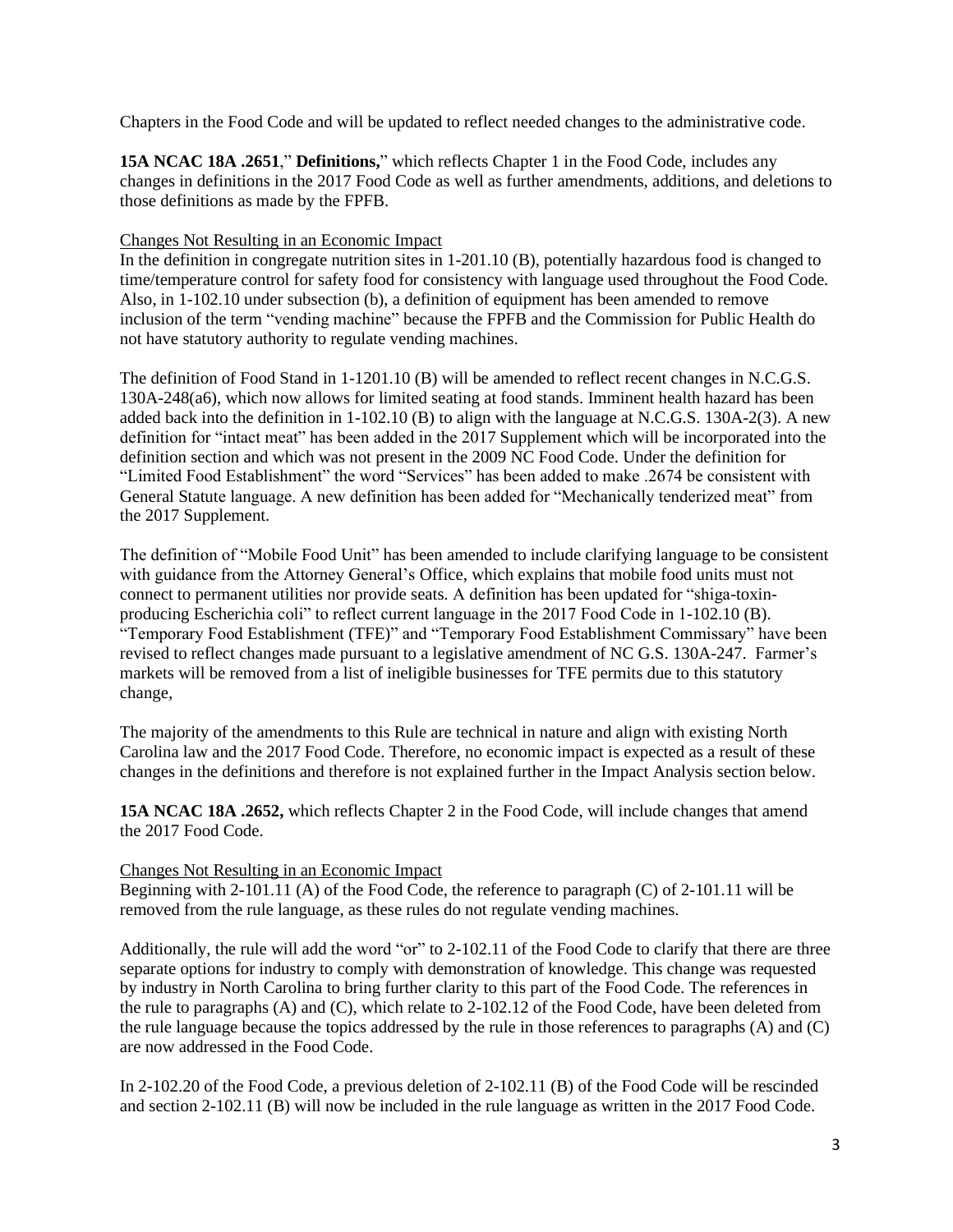Duties have also been added to the Person in Charge requirements under 2-103.11 of the Food Code, which include monitoring after hours deliveries, employee monitoring of hot and cold temperatures, and maintenance of written documentation that is required by the 2017 Food Code.

The aforementioned changes are not expected to result in an economic impact and are therefore not discussed further in the Impact Analysis section below.

#### Changes Expected to Result in an Economic Impact

There are a few changes to this Rule that are expected to result in an economic impact. In the 2017 Food Code, 2-201.11, 2-201.12, and 2-201.13 add nontyphoidal *Salmonella* (NTS) as one of the reportable illnesses for action by the Person in Charge. Added 2017 Food Code language addresses employee health controls for the exclusion and restriction of nontyphoidal *Salmonella*. The 2017 Food Code also includes updated language in 2-301.14 (H) to clarify that the requirement to wash hands before donning gloves is specific to the beginning of a task involving working with food and not during the task.

Section 2-301.16 (A) (2) of the 2017 Food Code adds language to clarify which types of hand antiseptic are acceptable. Previous requirements for bandages, finger cots, or finger stalls that were listed under 2- 201.13 will now be added by the addition of section 2-401.13. Section 2-501.11 will be added to require procedures for responding to contamination events involving vomit and/or diarrhea. This cohort of new requirements will be explained further below in the Impact Analysis section.

**15A NCAC 18A .2653,** which reflects Chapter 3 in the Food Code, will include changes that amend the 2017 Food Code.

#### Changes Not Resulting in an Economic Impact

The proposed rule language includes a new reference that will be added to 3-201.11 (A) of the Food Code that will clarify the permitting requirements set forth G.S. 130A-248(b). Changes to 3-201.16 of the Food Code were made to recognize a regulatory authority's ability to approve the sale of wild mushrooms within a food establishment in accordance with existing reporting policies. A change to 3- 301.11 (D) of the Food Code will reduce the final cook temperature requirement from 165°F to 145°F when a ready-to-eat food has been touched with bare hands is added as an ingredient to another food that does not contain a raw animal food. In 3-302.11, additional language will be added to clarify that raw animal foods should be stored below or separate from washed or unwashed raw fruits and vegetables.

Provisions under 3-304.11 and 3-304.14 will be expanded to allow linens to be utilized as a food contact surface in 2017 Food Code. Under 3-304.17, language has been added to expand the use of returnable containers by the consumer to establishments that may now include refilling with time/temperature control for safety foods. These provisions may result in minor cost savings to industry; however, because we do not know the financial difference for establishments in using linens as a contact surface or refilling returnable containers with time/temperature control for safety foods, and because we cannot predict how many establishments will shift their practices in response to these provisions, the potential cost savings are challenging to quantify.

3-401.11 will now be revised to include the term "intact meat" which is defined in Chapter 1 and will also reflect new cooking time and temperature parameters for various raw animal products. Plant Foods will now replace "fruits and vegetables" in 3-401.13. Time/temperature changes will be updated in 3-401.11 as referenced in 3-401.14 to clarify specifications for "non-continuous cooking."

Text was italicized in 3-402.11 (B) (5) to indicate an exception to the code regarding parasite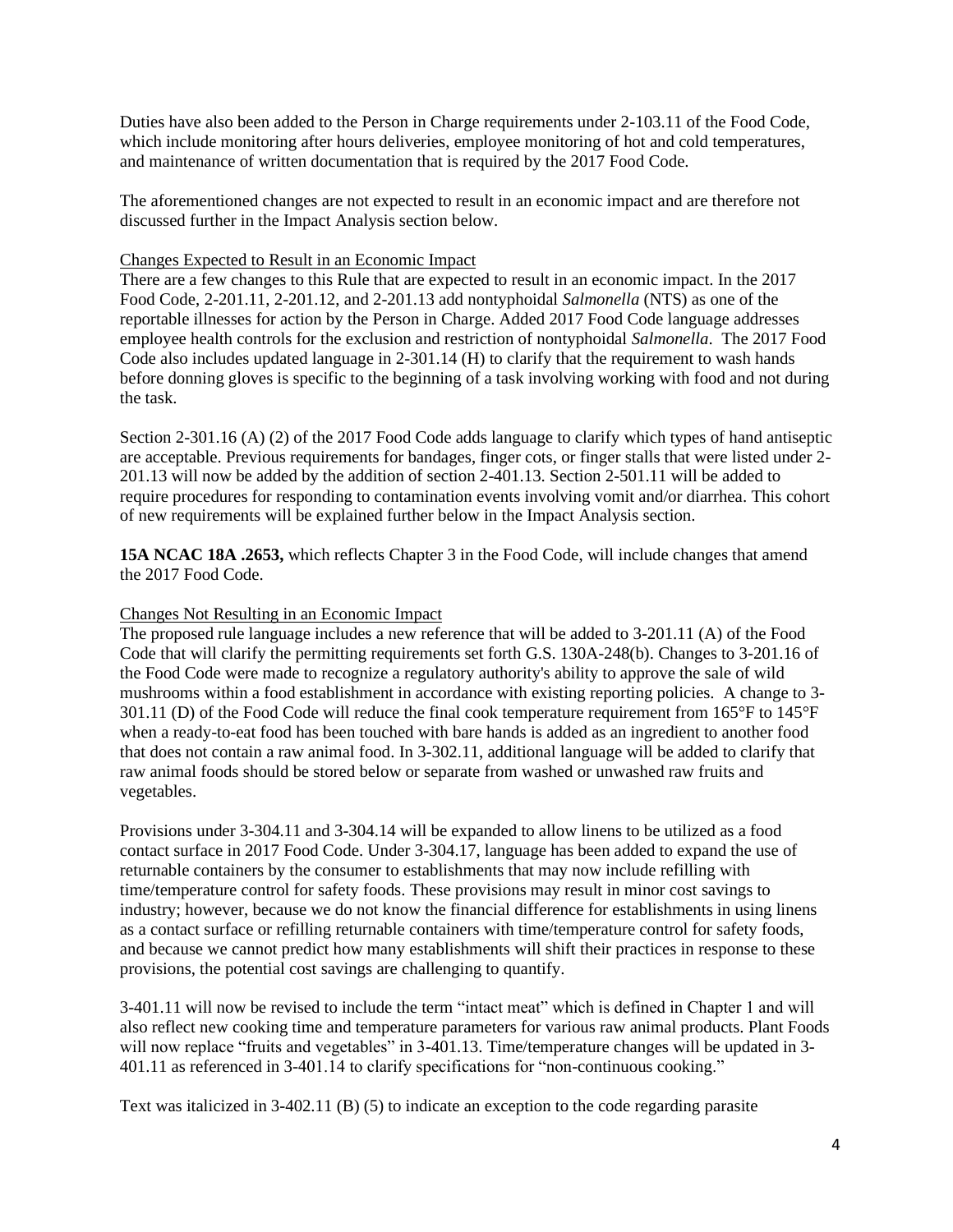destruction. Paragraph 3-402.12 (C) will be amended to correctly cross reference methods of fish aquaculture found in 3-402.11 (B) (4). Hazard Analysis Critical Control Points (HACCP) plans for treating juice under 3-404.11 will now be required to include general information such as name of the permit holder, establishment address and contact information as well as any other information required by the regulatory authority. Under 3-501.13, the assigned risk designation will change from a core item to a priority foundation item which will require immediate correction or correction within 10 days. The ramifications of this re-designation will be explained further in the Impact Analysis.

Additional exclusions from date marking, which now includes shellfish, will be added to extend the shelf life of some foods under 3-501.17. An amendment will also be made to clarify that the exemption for date marking for shelf stable dried fermented sausages produced in United States Department of Agriculture regulated facilities is not dependent on the product retaining the original casing. This change could lead to a possible cost savings for industry, but due to limited data available on the offering of these menu items at establishments across the state, the exact cost savings are challenging to estimate. Wording in 3-501.18 has been amended to appropriately indicate foods that must be disposed of in accordance with date marking requirements. A missing cross reference will be added to 3-501.19 (A) (1) (a) which will now include subparagraphs 3-501.19 (B) (4). New subparagraphs will be added under 3-501.19 (B) (2) to address ready-to-eat produce or hermetically sealed food that is rendered time/temperature control for safety (TCS) upon cutting, chopping or opening.

Paragraph 3-502.12 (B) and subparagraphs (B) (6) (C), (D) (1), and (E) (2) were amended to replace cross reference to paragraphs  $8-201.14$  (B) and (D) with a cross reference to paragraphs  $8-201.14$  (C) and (D) due to rearranging of paragraphs in Chapter 8. Requirements for HACCP plans for unpackaged juice in a highly susceptible population in 3-801.11 (A) (3) will be amended from 8-201.14 (B)-(E) to 8-201.14 (C)-(E). This change reduces the amount of information required for a HACCP plan for unpackaged juice in a highly susceptible population setting.

The aforementioned changes are not expected to result in an economic impact and are therefore not discussed further in the Impact Analysis section below.

#### Changes Expected to Result in an Economic Impact

A labeling requirement will be added to 3-502.12 (C) to indicate that fish in reduced oxygen packaging (ROP) is to be kept frozen until time of use. In paragraph 3-502.12 (D) (2) (e) (ii) food in ROP for sous vide will have a refrigerated storage time extended to seven days. This extension will be a cost savings to industry and will be further explained in the Impact Analysis. Clarifying language will be put in place where labeling is required in 3-602.11 (B) (2) by including sub-ingredients for all foods made from multiple ingredients. This change will be explained further in the Impact Analysis.

**15A NCAC 18A .2654**, which reflects Chapter 4 of the Food Code, will include changes that amend the 2017 Food Code.

# Changes Not Resulting in an Economic Impact

A new subpart 4-303 and section 4-303.11 are added in the 2017 Food Code to clarify the requirement that equipment and utensil cleaning agents and sanitizers be provided and readily accessible for use. No anticipated economic impact is expected and is therefore not discussed further in the Impact Analysis section below. An additional paragraph (F) will be added to 4-501.114 to provide requirements for establishments that produce their own sanitizer through an onsite device. No impact is expected with this new option as well.

Additional language will be added to section 4-502.12 through this rule to reflect a change due to S.L. 2019-141, which allows the reuse of oyster shells. An amendment in 4-602.11(B) changes the cleaning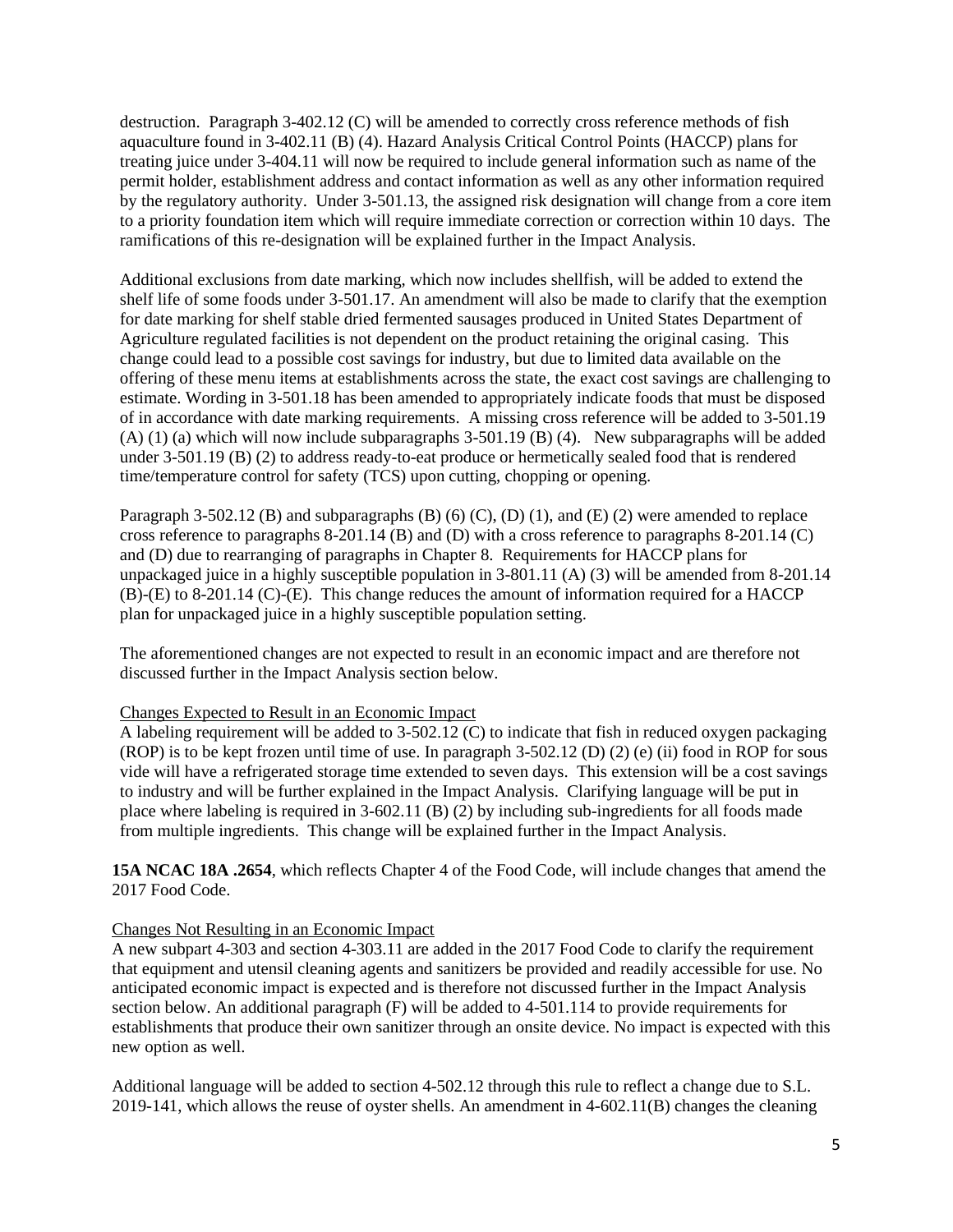and sanitizing frequency for food contact surfaces or utensils that are in contact with a raw animal food that is a major food allergen such as fish, followed by other types of raw animal foods. With this change, the exception to existing subparagraph  $(A)(1)$  found in paragraph  $(B)$  now applies only to raw meat and poultry. This will not result in an economic impact for industry. 4-603.17 is deleted and its requirements relocated to 3-304.17. An amendment in 4-802.11(C) was made to clarify that napkins in this section refers to cloth napkins and they are, by definition, considered linens as mentioned in 3-304.11(C) and 3- 304.13. These changes are not expected to result in an economic impact and are therefore not discussed further in the Impact Analysis section below.

### Changes Expected to Result in an Economic Impact

Section 4-302.13 of the Food Code now requires the availability of irreversible registering temperature indicators. This change will be discussed further in the Impact Analysis.

**15A NCAC 18A .2655,** which reflects Chapter 5 in the Food Code, will include changes that amend the 2017 Food Code.

# Changes Expected to Result in an Economic Impact

The risk designation of 5-202.12(A) will be changed from priority foundation to core to be consistent with current science. This savings will be discussed further in the Impact Analysis.

**15A NCAC 18A .2661** describes the grading of food service establishments, the inspection form, and how points are assessed for violation of the rules.

### Changes Not Resulting in an Economic Impact

The rule will be updated to reflect changes stemming from adoption of the 2017 Food Code. These changes to the grading and point value assessments are not expected to result in an economic impact. Additionally, this rule includes a change to Chapter 8 of the Food Code. Specifically, Paragraph (K) in 8- 304.11 is a new requirement of the 2017 Food Code. This requirement did not appear in the 2009 Food Code and is being deleted from applying under the updated rules, following discussions with industry. Members of the public can still readily access copies of inspection reports, which are public records, through the county or state.

**15A NCAC 18A .2670** describes general requirements for mobile food units and push carts.

### Changes Not Resulting in an Economic Impact

Paragraphs (e) through (l) have been struck from this rule. The requirements established in these paragraphs are now included in the 2017 Food Code and we have struck them from this rule to avoid duplicative language. These changes to the text of rule .2670 are not expected to result in an economic impact.

**15A NCAC 18A .2674** describes requirements for Limited Food Services Establishments.

### Changes Not Resulting in an Economic Impact

Paragraph (1) will be amended to change the expiration of permits from December 31 of each year to one year from the date of issuance. This change is necessary to coincide with other comparable permit renewals within the Section. This change is not expected to result in an economic impact and is therefore not discussed further in the Impact Analysis section below.

# **Impact Analysis:**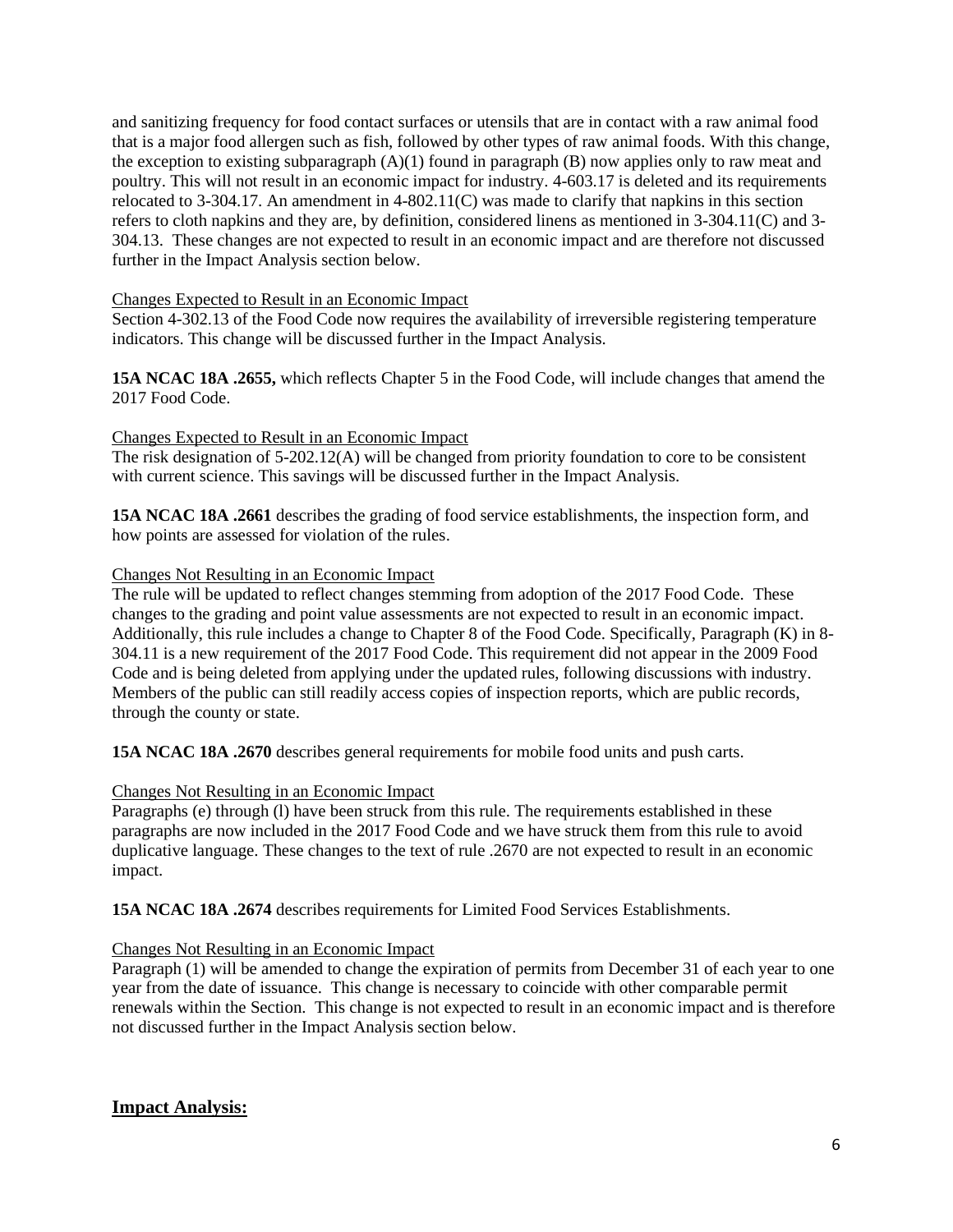### State Government Impact

The impact on state government expected from the adoption of these rule amendments/readoptions and implementation of the 2017 FDA Food Code consists largely of training costs.. The FPFB offers training to local health department registered environmental health specialists (REHS) as part of its agency mission. State regional staff will develop training for the updated rules and provide updates to county REHS. The average salary for the program staff involved in this work is  $$56,452<sup>1</sup>$  Using this figure, as well as an estimate of the value of fringe benefits, we have calculated the hourly rate of a State REHS staff member at \$37.50. The time spent by State-level REHS staff will be an opportunity cost, as we do not intend to hire any additional staff to help do this work.

| <b>Table 1: Average Hourly Pay Rate for State REHS</b> |                     |                         |
|--------------------------------------------------------|---------------------|-------------------------|
| Salary and Fringe Benefits <sup>2</sup>                |                     |                         |
| Salary/Benefit                                         | % of Salary         | <b>Total Value</b>      |
| Salary                                                 | 100                 | \$56,452                |
| <b>FICA</b>                                            | 7.65                | \$4,318.58              |
| Retirement, Death, and<br>Disability Benefit           | 19.70               | \$11,121.04             |
| <b>Health Insurance</b>                                | 10.81               | \$6,104                 |
| <b>Hourly Rate Calculation</b>                         |                     |                         |
| Total Salary + Fringe                                  | Hours Worked / Year | <b>Hourly REHS Rate</b> |
| \$77,995.62                                            | 2080                | \$37.50                 |

State-level REHS staff will be responsible for developing training for the new rules and hosting virtual and/or in-person meetings to provide that training to county REHS staff and industry partners. State-level REHS staff can present these materials at regional or district education meetings. State-level REHS staff already host these meetings to provide updates and training to each of the territories, so travel to these meetings does not represent a new expense for state government. Based on our familiarity with the subject matter and past experiences, state-level REHS staff members will spend approximately 20 hours total (a one-time effort) developing training materials for the newly adopted rules and code. Additionally, we anticipate that each local REHS will require five hours of training to become proficient in administration of the new rules and code.

The State will not take in any new fees as part of the newly adopted rules or Food Code.

# **Table 2: Impact on State Government (Opportunity Costs)**

# **REHS Staff Training Development (one time)**

 $<sup>1</sup>$  This value was provided by the Division of Public Health, Environmental Health Section and was calculated using</sup> information available as of April 2, 2020.

<sup>2</sup> The benefits listed were identified using the North Carolina Office of State Human Resources "Total Compensation Calculator," which is available at [https://oshr.nc.gov/state-employee-resources/classification](https://oshr.nc.gov/state-employee-resources/classification-compensation/total-compensation-calculator)[compensation/total-compensation-calculator.](https://oshr.nc.gov/state-employee-resources/classification-compensation/total-compensation-calculator)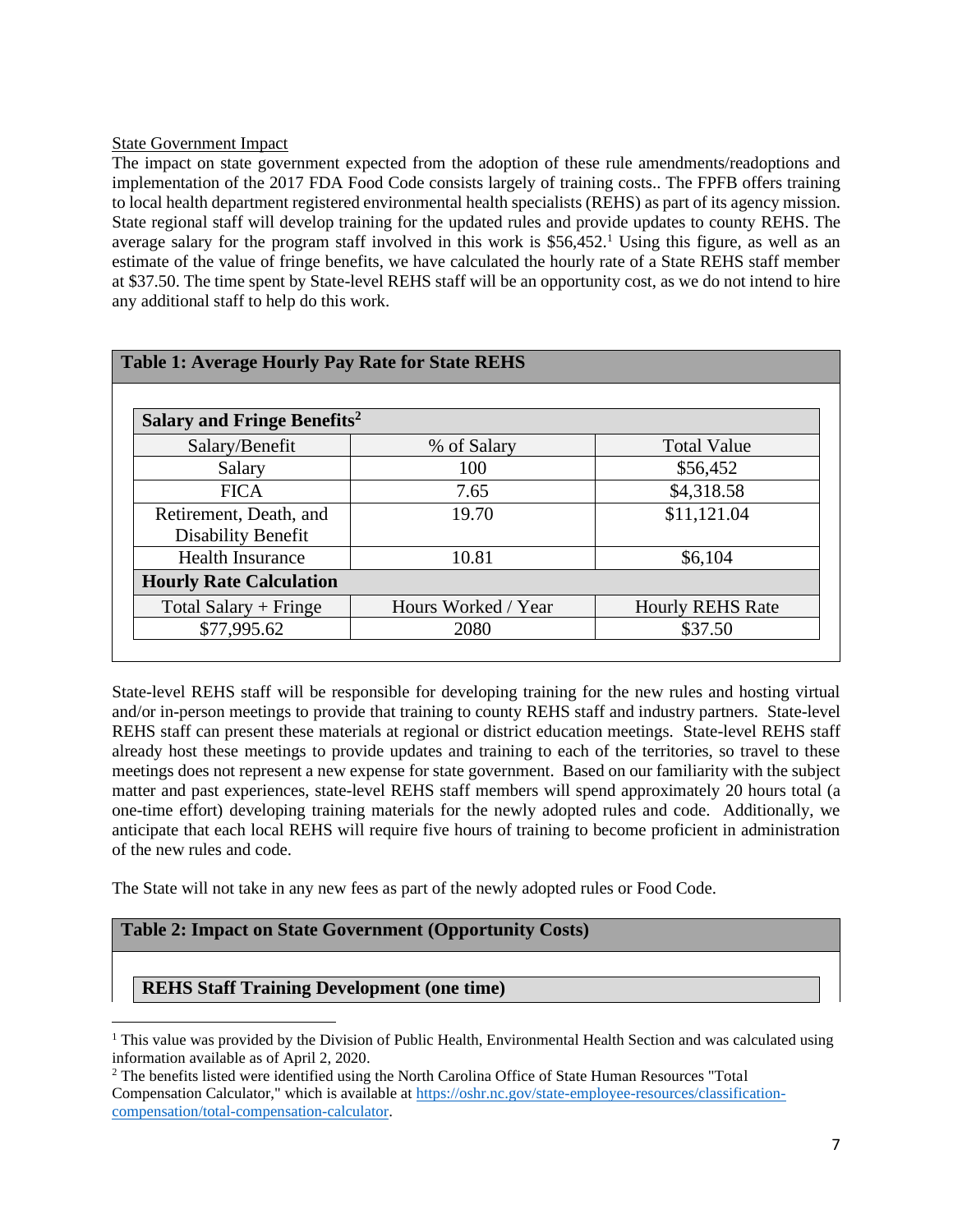| Number of Hours to                                           | <b>REHS Hourly Rate</b>              | <b>Cost to State Government</b> |
|--------------------------------------------------------------|--------------------------------------|---------------------------------|
| Complete                                                     |                                      |                                 |
| 20                                                           | \$37.50                              | \$750.00                        |
| <b>REHS Staff Instructional Time</b>                         |                                      |                                 |
| Number of Hours to<br>Complete                               | <b>REHS Hourly Rate</b>              | <b>Cost to State Government</b> |
| $20 \text{ hr.}$ (5 hrs. x 4 meetings)<br>x 4 staff members) | \$37.50                              | \$3,000.00                      |
|                                                              |                                      |                                 |
|                                                              | <b>TOTAL STATE GOVERNMENT IMPACT</b> | \$3,750.00                      |

### Local Government Impact

Local and district health departments will be responsible for ensuring that their staff receive training on the amended rules and the 2017 Food Code following its adoption.

The average salary for an REHS employed by a local or district health department in North Carolina is \$48,057.<sup>3</sup> Using this figure, as well as an estimate of the value of fringe benefits, we have calculated the hourly rate of an REHS at \$31.81. Although we cannot know for certain, we expect that the time spent by REHS staff will likely be an opportunity cost, as we do not expect that local and district health departments will hire additional staff to help do this work.

| <b>Table 3: Average Hourly Pay Rate for Local REHS</b> |                     |                         |
|--------------------------------------------------------|---------------------|-------------------------|
| <b>Salary and Fringe Benefits<sup>4</sup></b>          |                     |                         |
| Salary/Benefit                                         | % of Salary         | <b>Total Value</b>      |
| Salary                                                 | 100                 | \$48,057.00             |
| All Benefits                                           | 37.7                | \$18,117.49             |
| <b>Hourly Rate Calculation</b>                         |                     |                         |
| Total Salary $+$ Fringe                                | Hours Worked / Year | <b>Hourly REHS Rate</b> |
| \$66,174.49                                            | 2080                | \$31.81                 |

Based on our experience working with local and district health departments, we believe that a single REHS will need five hours of training to implement the new rules and the 2017 Food Code and Supplement. Trainings will be provided by state-level staff at the Division of Public Health and will be held virtually. Local REHS staff will receive continuing education credits toward their yearly requirement for credentialing. The North Carolina Board of Registered Environmental Health Specialists requires local health department environmental health staff members to maintain a minimum number of continuing

<sup>&</sup>lt;sup>3</sup> The average REHS salary was estimated from the UNC School of Government's 2019 County Salary Survey, which is available at: [https://www.sog.unc.edu/publications/reports/county-salaries-north-carolina-2019.](https://www.sog.unc.edu/publications/reports/county-salaries-north-carolina-2019)

<sup>&</sup>lt;sup>4</sup> The value of benefits was identified using the U.S. Bureau of Labor Statistics' latest available figures from December 2019 on employer costs for employee compensation for state and local government workers, which is available at: [https://www.bls.gov/news.release/ecec.t03.htm.](https://www.bls.gov/news.release/ecec.t03.htm)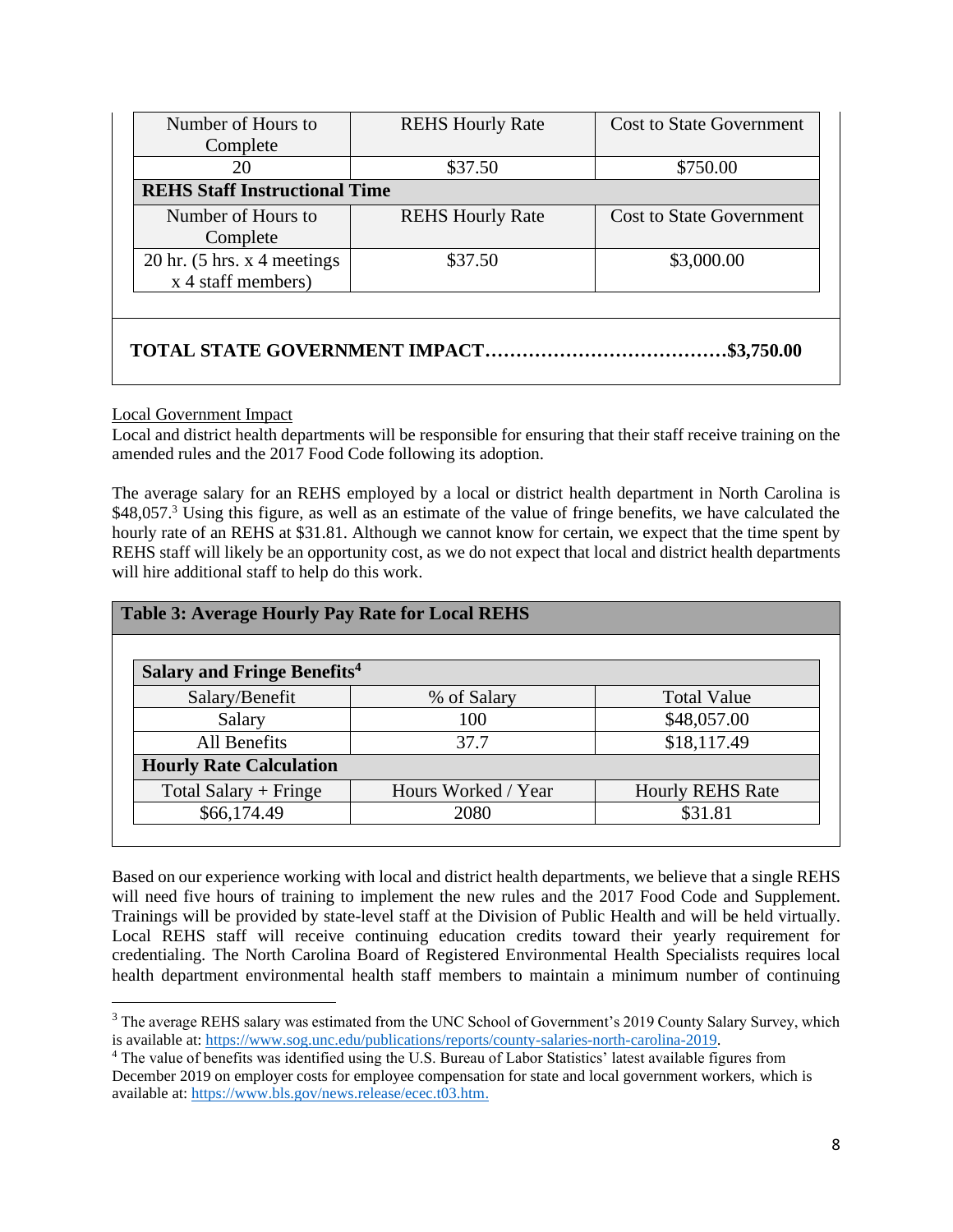education training hours per year to maintain their registration as Environmental Health Specialists. The training is expected to be approved training per the Board and will count toward local REHS staffs' educational requirements. Mileage is not included as a cost because travel is expected to be unnecessary since the trainings will be held virtually. Similarly, costs for printed materials are not included because the new rules and the Food Code will be made available online at no cost. There are approximately 800 REHS staff employed at 85 local and district health departments across North Carolina who would each need to receive these five hours of training.

Additionally, after the 2017 Food Code is adopted, local REHS staff will incorporate a brief training on the new Food Code into their inspections of establishments. These inspections are already required and regularly scheduled. This additional time for training that will be tacked onto normal regulatory visits is estimated to add 30 minutes of time to the visit. The total number of permitted food establishments in 2019 was 39,914.

As demonstrated by our calculations in Table 4 below, the total cost for this one-time training to county staff and the half-hour training that will be provided to each establishment will amount to a total cost of \$762,272.00 to local government. We expect that these costs will be opportunity costs, as participating in training and providing training to the industry is a regular part of REHS staff responsibilities and it is unlikely that local and district health departments will hire additional staff to do this work. It is challenging to know how this total cost to local government will translate to costs for each of the 85 local and district health departments, which employ different numbers of REHS staff and have different numbers of establishments under their jurisdiction to which they will need to provide training.

| <b>REHS Hourly Rate</b> | Number of REHS to<br><b>Receive Training</b>               | Cost to Local<br>Government |
|-------------------------|------------------------------------------------------------|-----------------------------|
| \$31.81                 | 800                                                        | \$127,240.00                |
| <b>REHS Hourly Rate</b> | Number of Permitted<br>Establishments in<br>North Carolina | Cost to Local<br>Government |
| \$31.81                 | 39,914                                                     | \$635,032.00                |
|                         |                                                            |                             |

### Private Sector Impact

The first year of Food Code implementation will be a "transition period" in which local REHS staff will provide an in-service training to industry managers/supervisors during each establishment's initial routine inspection. During the inspection, local REHS staff will review the changes in compliance expectations and the inspection process based on the adoption of the 2017 Food Code and its supplement. The FPPB estimates that this type of "one-on-one training" will take approximately a half an hour to conduct and will be added on to the regular visit.

According to the U.S. Department of Labor, Bureau of Labor and Statistics, the average wage of a first line supervisor in a full-service restaurant is \$16.49. Based on our experience and expertise, we estimate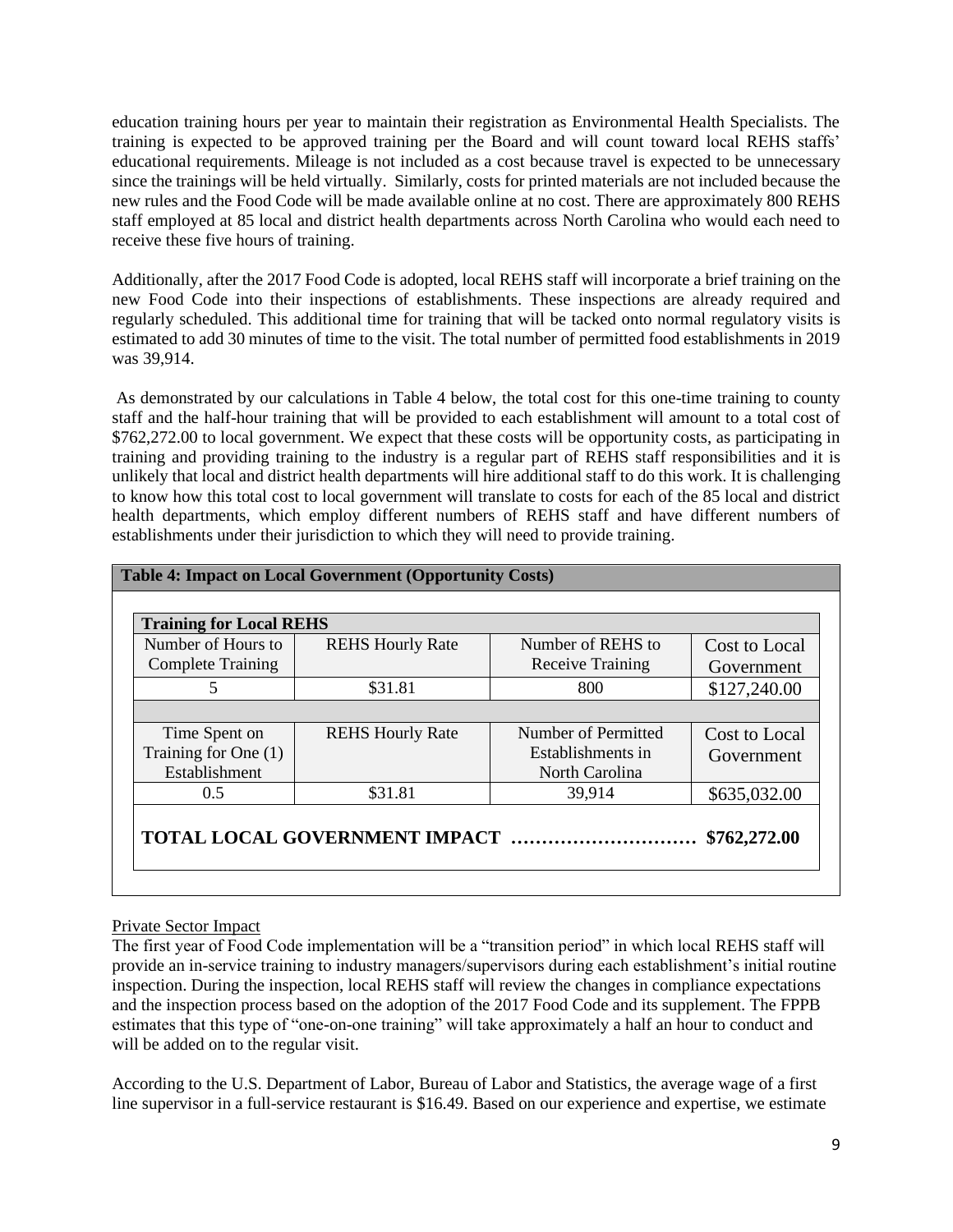that, on average, most establishments will need to receive approximately 30 minutes of training once the 2017 Food Code is adopted. Based on our own 2018-2019 data, there are approximately 39,914 establishments in North Carolina. We have calculated the total cost to the private sector in Table 3 below to be \$329,290.05. We expect these training-related costs to be one-time opportunity costs to the private sector, as this type of training is part of establishment employees' regular work and individual establishments are unlikely to hire additional staff to carry out this work.

| <b>Industry First Line Supervisor</b><br>Cost to Industry per                  |
|--------------------------------------------------------------------------------|
|                                                                                |
| Establishment<br><b>Hourly Rate</b>                                            |
| \$8.25                                                                         |
|                                                                                |
| <b>Industry First Line Supervisor</b><br><b>Total Cost to Industry for All</b> |
| <b>Establishments Statewide</b><br><b>Training Rate</b>                        |
| \$329,290.50                                                                   |
|                                                                                |

The changes in 2-201.11, 2-201.12, and 2-201.13 update the list illnesses that must be reported by establishments to local and district health departments when a staff person at the establishment falls ill. Specifically, these changes replace the term "Salmonella" in the Food Code with "Typhoid fever" ( which is caused by Salmonella typhi) and add "Salmonella (non-typhoidal)." Salmonella (non-typhoidal) was already a reportable illness under existing North Carolina law and an average of 2,415 cases were reported per year between 2014 and 2018. In practice, the effect of this change to the list of reportable illnesses will be that employees who are sick with Typhoid fever will be required to be excluded from work to prevent further transmission of the illness to coworkers and customers. Although local and district health departments often already advise the exclusion of employees who have Typhoid fever, this change will now make exclusion of these employees mandatory.

Establishments will need to update their own health policies to reflect this requirement. We do not know how many cases of Typhoid fever per year involve individuals employed at establishments, making it a challenge to estimate the economic impact caused by the exclusion of these employees when they are diagnosed and management is required to exclude them from work. However, reporting of Typhoid fever and mandatory exclusion of sick employees from the workplace may reduce the risk of further transmission of the disease, thereby having a significant potential public health impact.

Looking to the next series of changes, the language that is amended in 2-301.14 (H) clarifies hand washing during glove use in processes that do not contaminate hands. This change will save facilities money on soap, water, and time spent by employee who to stop a task and wash hands; however, the total potential cost savings associated with these changes are challenging to pin down. Additionally, per changes to 2-501.11 in the Food Code, procedures will now be required to be kept on site for the cleanup of a vomit or diarrheal event. This will include a kit to be kept onsite with average cost ranging from \$12.00-\$23.00. This figure was reported by industry partners who were part of the rule rewrite committee and who already had this protocol in their establishments. Based on feedback from our industry partners, we believe that most establishments already satisfy this requirement and have a vomit or diarrheal kit on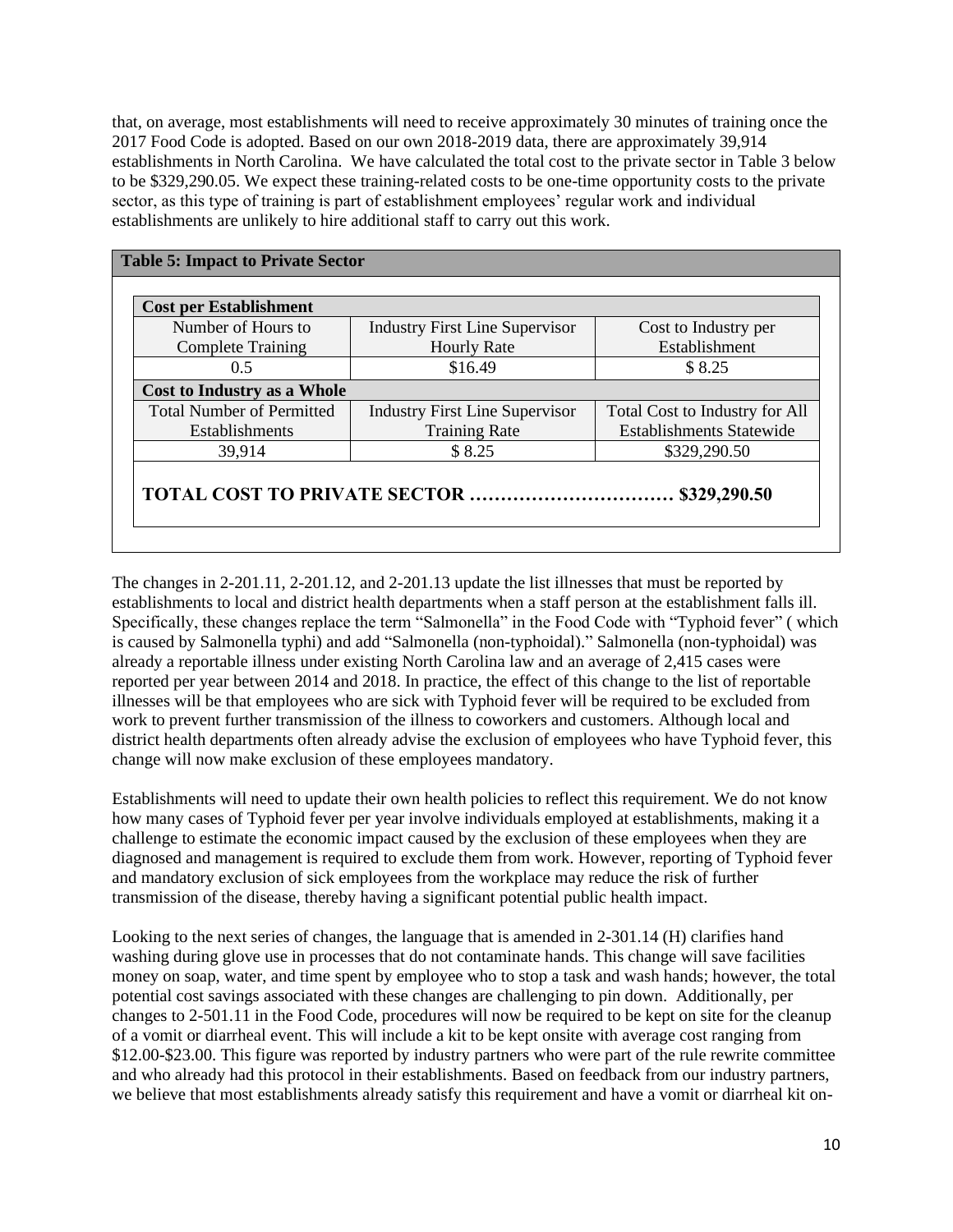site; however, the benefit of codifying this requirement is that the risk of food borne illnesses such as Norovirus will be reduced because establishments will have to have a verified plan and kit in place for clean-up of contamination events.

Provisions under 3-304.11 and 3-304.14 will be expanded to allow linens to be utilized as a food contact surface in 2017 Food Code. Under 3-304.17, language has been added to expand the use of returnable containers by the consumer to establishments that may now include refilling with time/temperature control for safety foods. These provisions may result in minor cost savings to industry; however, because we do not know the financial difference for establishments in using linens as a contact surface or refilling returnable containers with time/temperature control for safety foods, and because we cannot predict how many establishments will shift their practices in response to these provisions, the potential cost savings are challenging to quantify.

The rule change in 3-304.17 provides allowances for more use of returnable containers by consumers, which could lead to a reduction in the use of single service items by industry. The actual cost savings associated with increased use of returnable containers by customers is challenging to quantify, as we do not know how many restaurants, or their customers, would take advantage of this new option following the adoption of the 2017 Food Code. In addition to cost savings, there could also be positive environmental impact associated with increased use of returnable containers and decreased use of single service items, which are often plastic, paper, aluminum foil, or Styrofoam. For the same reasons noted above, the likely environmental impact is difficult to determine because we cannot easily predict how the adoption of the 2017 Food Code will translate to changes in customer and establishment practices in this area.

The amendment in 3-501.13 that re-designates thawing frozen TCS products from a core item to a priority foundation item will have an impact in multiple areas. The first change under this amendment will require violations to be immediately corrected. In 2019, this item was marked 3,305 times in approximately 100,000 inspections. Under the 2009 Food Code, core items would not require immediate correction; this change will have a positive impact on public health by faster remediation of a potential foodborne illness risk. The extension of shelf life that results from the exclusion of products in 3-501.17 could result in cost savings to industry, as establishments may be able to avoid throwing away partially used ingredients and may be able to keep some ingredients in the kitchen longer. The types of items that are affected by this change will not be used in all establishments, however, and it is therefore difficult to determine the overall economic impact caused by this change in the 2017 Food Code.

In 3-502.12, the impact of the extension of ROP products from 72 hours to 7 days will be challenging to quantify savings to industry who utilize this method of food storage and product preservation. The requiring of sub-ingredients in 3-602.11 may result in some food service establishments having to make changes to existing labels. Although this was not a pre-existing rule under the 2009 Food Code, previous guidance from the FDA regarding label and allergen concerns has been shared with industry since the release of the 2013 Food Code. This new requirement will allow individuals to make more informed decisions when purchasing food and may impact consumer behavior; however, the economic impact of these changes, which is so dependent on consumer action, is challenging to predict and estimate.

The new requirement in 4-302.13 necessitates that establishments have an irreversible registering temperature indicator if they utilize hot water mechanical ware washing equipment. There are two options available to establishments that need to fulfill this requirement: the use of T-strips (25 strips/pack at \$9.95/pack) or a thermometer-plate style device, which costs between at \$48.50 and \$65.00 and can be used repeatedly. We do not know the number of establishments that currently use hot water mechanical ware washing equipment and that would therefore be impacted by this change, making the economic impact challenging to quantify.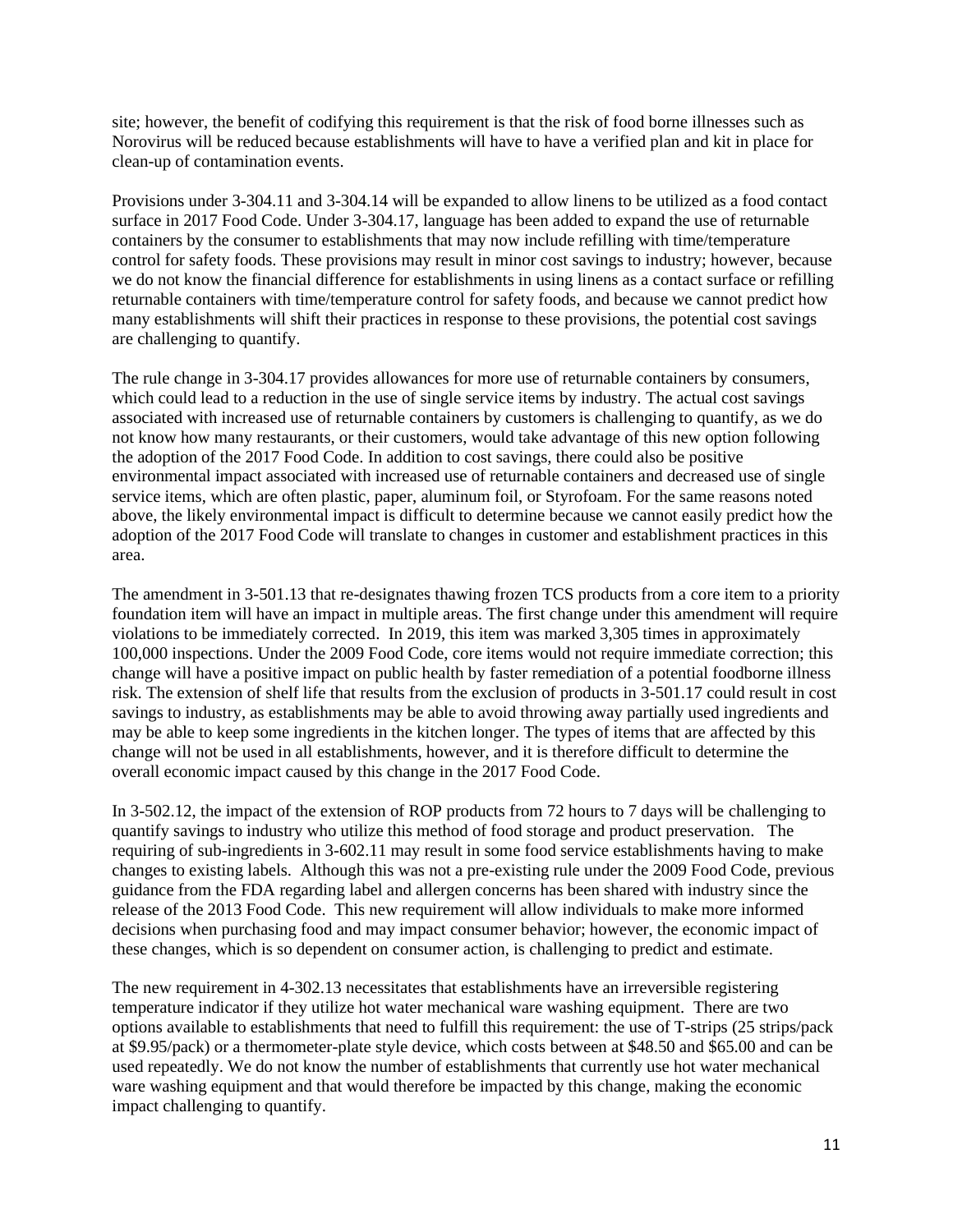A change in the risk designation from priority foundation to core in 5-202.12 (A) will result in a savings to industry by making the repair costs associated with temperature adjustments unnecessary for hand washing facilities. The new allowance for facilities to operate under water or electrical emergencies as outlined in 8-404.11 (C) will be a savings to industry because it will no longer require a variance. This savings is difficult to assess because not all establishments will take advantage of this option. In 8-405.11, the change of priority violations to be corrected in 72 hours could result in rare additional emergency repair cost depending on nature of the violation, repair contract details, and day/time of inspection. Most priority violations can be corrected during the inspection. This change in the Food Code will be a benefit to North Carolina consumers because violations directly associated with increased risk of food borne illness will be corrected in a timelier manner, thereby reducing the risk of ongoing violations that could pose safety and health risks to consumers.

### **Summary**

The proposed adoption of the 2017 FDA Food Code and Supplement and subsequent changes in the 15A NCAC 18A .2600 rules will help prevent food borne illness in North Carolina communities, expand options for industry partners engaging in specialized processes, and allow North Carolina to implement the most current Food Code, which is based on current science. According to FDA, 29 states have adopted a more current version of the FDA Food Code than the 2009 version that North Carolina utilizes presently. By updating to the newest version of the Food Code, North Carolina will remain a leader in protecting the residents of our state and continue to improve public health outcomes.

As noted throughout this fiscal note, the adoption of the 2017 Food Code and its Supplement will result in many changes that are challenging to quantify in dollars but that will overwhelmingly result in greater safety and better protection of the public's health. These changes include:

- Addition of non-Typhoidal Salmonella (NTS) as a reportable illness
- Clarification of handwashing requirements before donning gloves by food service workers
- Clarification of acceptable hand antiseptics
- Requirements for responding to contamination events involving vomit and/or diarrhea
- Labeling requirements for fish in reduce oxygen packaging (ROP)
- Shelf life extension of certain ROP foods
- Labeling requirement to include sub-ingredients
- Requirement to have an irreversible temperature indicator for hot temperature dish machines
- Change in risk designation of hand wash water temperature requirement
- Criteria for continuing operations during a water emergency or electrical outage
- Requirements to verify corrected Priority Foundation items within 72 hours
- Allowance of linens to be used as a food contact surface
- Expansion of the use or returnable containers by the consumer
- Redesignation of thawing TCS products from a core item to a Priority Foundation

For those changes for which the impact can be quantified, the total cost to state government, local government, and the private sector that will result from the adoption of the 2017 Food Code and its Supplement is summarized in Table 6 below.

# **Table 6: Summary of Total Costs**

**State Government**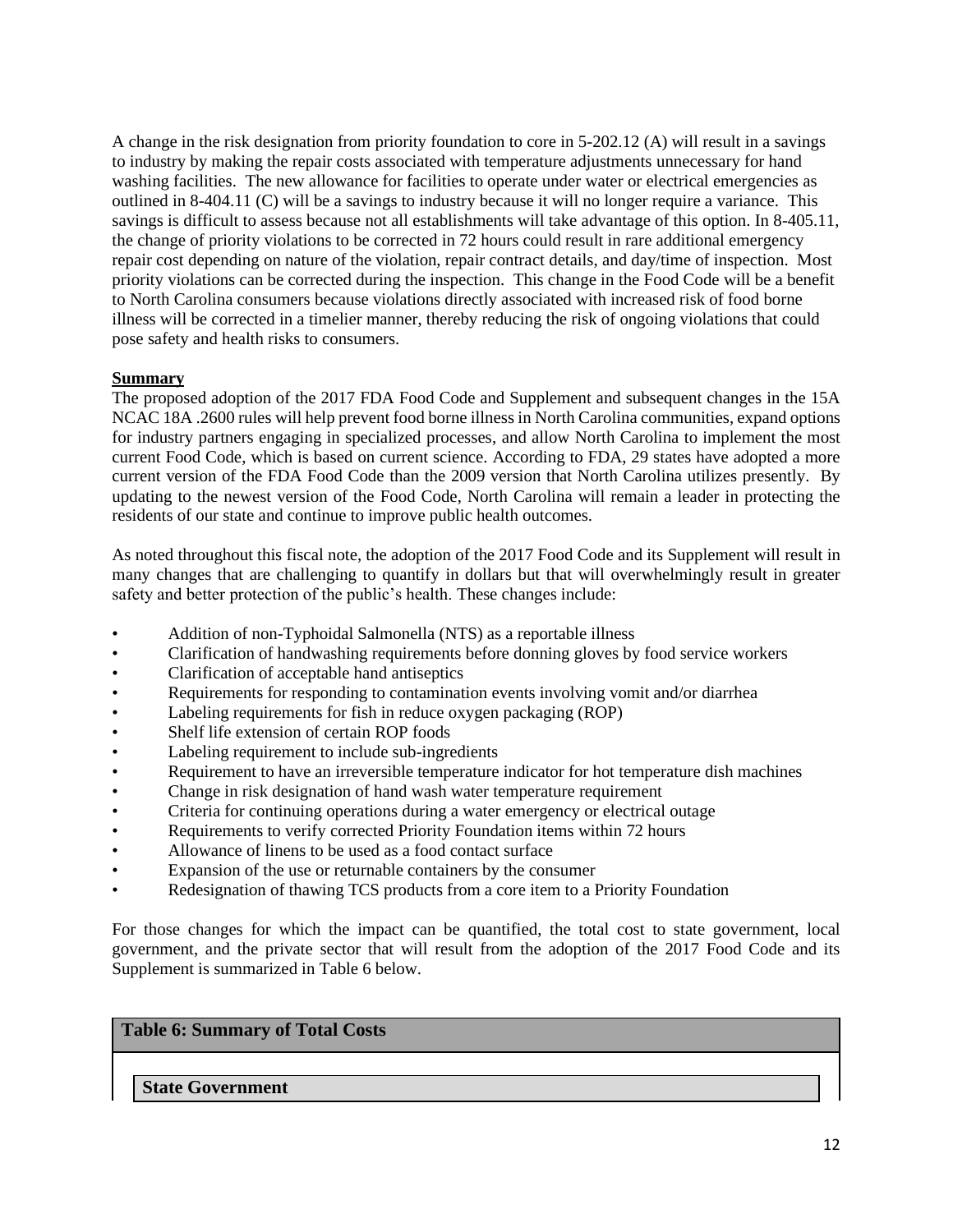|                         | \$1,095,314.50 |
|-------------------------|----------------|
|                         | \$329,292.50   |
| <b>Private Sector</b>   |                |
| <b>Local Government</b> | \$762,272.00   |
|                         | \$3,750.00     |

# **Substantial Economic Impact: Alternatives**

Pursuant to GS 150B-21.4(b2)(5), when an agency concludes its analysis and determines that the proposed rules will have a substantial economic impact<sup>5</sup>, the agency shall include in its fiscal note a description of at least two alternatives to the proposed rules that were considered by the agency and rejected.

S.L. 2019-129 permits, but does not require, the adoption of the 2017 Food Code. Therefore, one alternative approach would involve not adopting the 2017 Food Code and continuing to implement the 2009 version of the Food Code. In this case, North Carolina would be one of fewer than a dozen states that is still implementing the 2009 Food Code and would not be able to take action on the most up to date science and information that facilitates better protection of the public's health through food safety measures. For this reason, this alternative approach was not pursued.

A second alternative approach could have involved not providing training to local health department staff on the changes that would take effect upon adoption of these rules. As explained in this impact analysis, the costs of providing this training constitute that majority of the expenses that state and local government will incur as a result of these rules. If training were not provided, then local health department staff would have to read through the 2017 Food Code and the rules on their own to determine how to implement the new requirements. Having the state provide training to our partners in the local health departments, however, is important to ensuring consistency in how the new requirements are implemented statewide and also provides an important opportunity for local health department staff to ask questions. Given the length of the 2017 Food Code document, it would likely not save local health department staff time if they had to read through the entire Food Code on their own to determine how to implement its changes. For these reasons, this alternative was not pursued.

<sup>&</sup>lt;sup>5</sup> "Substantial economic impact" is defined at GS 150B-21.4(b1) as "an aggregate financial impact on all persons affected of at least one million dollars (\$1,000,000) in a 12-month period."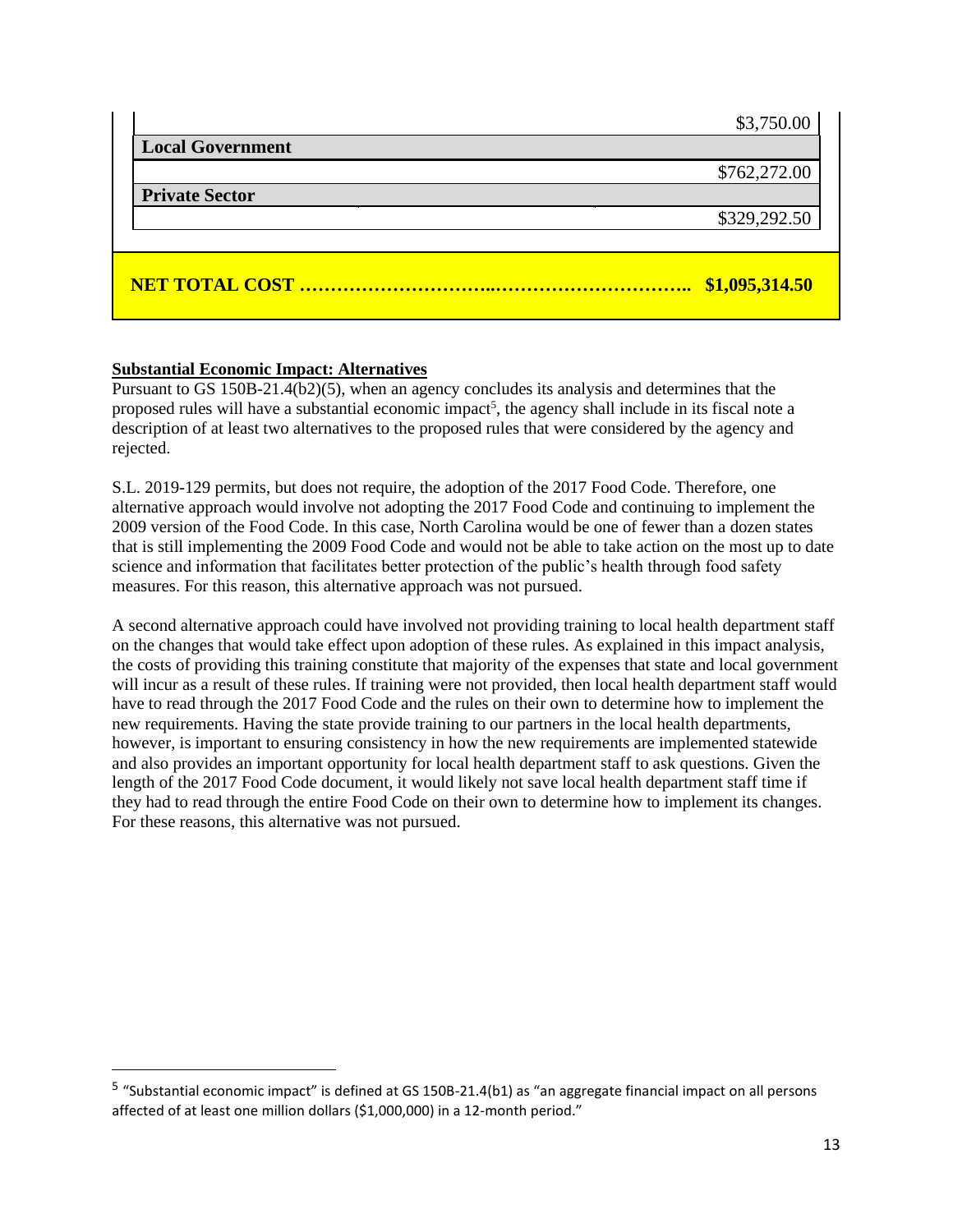#### **Appendix 1**

15A NCAC 18A .2650 is proposed for readoption with substantive changes as follows:

#### **15A NCAC 18A .2650 GENERAL – ADOPTION BY REFERENCE**

The 2009 2017 Food Code, Code and the accompanying 2017 Food Code Supplement, not including subsequent amendments and editions, established by the U.S. Department of Health and Human Services, Food and Drug Administration (hereinafter referred to as the "Food Code") is are hereby incorporated by reference. The A copy of the Food Code is available online and free of charge at: www.fda.gov/food/fda-food-code/food-code-2017. may be accessed from the internet at www.fda.gov/Food/FoodSafety/RetailFoodProtection/FoodCode/default.htm, or a copy can be obtained by contacting the U.S. Department of Commerce, National Technical Information Service, at (703) 605-6040, and is also available for inspection at the Division of Public Health, N.C. Department of Health and Human Services.

*History Note: Authority G.S. 130A-248; S.L. 2011-394, Section 15(a); 2019-129; Eff. September 1, 2012.*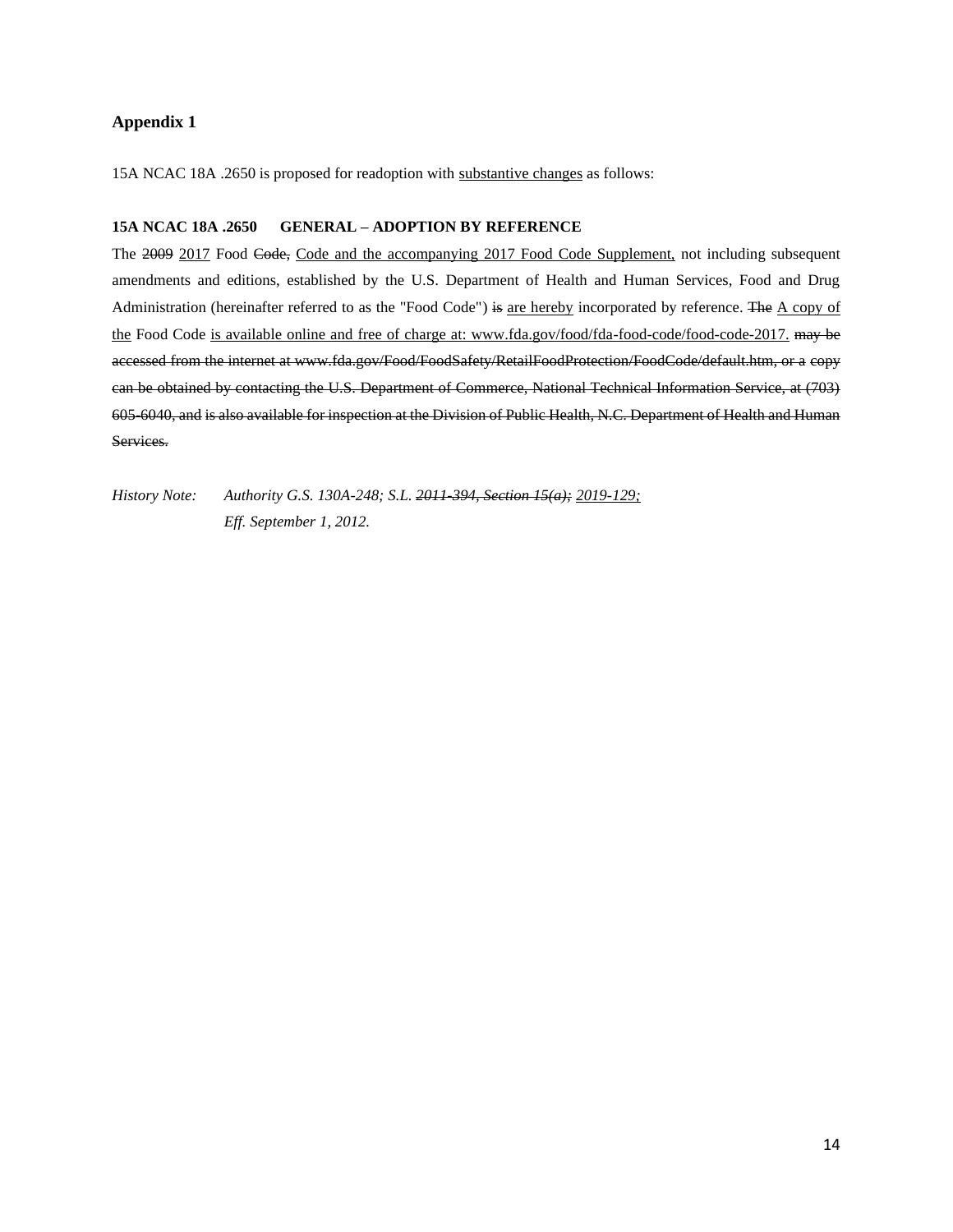15A NCAC 18A .2651 is proposed for amendment as follows:

#### **15A NCAC 18A .2651 DEFINITIONS**

The provisions of this Rule make amendments, additions, and deletions to the Food Code incorporated by reference in Rule .2650 of this Section. In Chapter 1, the following apply:

- (1) In Paragraph 1-201.10(B), add: "'Commissary' means a food establishment that services a mobile food unit or a pushcart."
- (2) In Paragraph 1-201.10(B), add: "'Congregate nutrition sites' means food establishments where food preparation is limited to same day service, reheating of potentially hazardous food (time/temperature control for safety food), time/temperature control for safety food, and operated under the rules of the Division of Aging and Adult Services, N.C. Department of Health and Human Services."
- (3) In Paragraph 1-201.10(B), add: "'Department' means the N.C. Department of Health and Human Services."
- (4) In Paragraph 1-201.10(B), "Equipment (1)" to read: "means an article that is used in the operation of a food establishment such as a freezer, grinder, hood, ice maker, meat block, mixer, oven, reachin refrigerator, scale, sink, slicer, stove, table, temperature measuring device for ambient air, or warewashing machine."
- $(4)(5)$  In Paragraph 1-201.10(B), amend "Food establishment (2)(b)" to read: "An operation that is conducted in a mobile, stationary, temporary, or permanent facility or location and where consumption is on or off the premises."
- $\left( \frac{5}{6} \right)$  In Paragraph 1-201.10(B), amend "Food establishment (3)" to read: "Food establishment' does not include entities exempted as described in G.S. 130A-250 or establishments that only serve such items as dip ice cream, popcorn, candied apples, or cotton candy."
- $(6)(7)$  In Paragraph 1-201.10(B), add: "Food stand' means a food establishment that prepares or serves food and that does not only provide provides seating facilities for customers to use while eating or drinking." as set forth in G.S.  $130A-248(a6)$ ."
- $(7)(8)$  In Paragraph 1-201.10(B), add: "Good repair' means equipment and utensils shall be maintained in a state of repair and condition that meets the requirements specified under Parts 4-1 and 4-2 of the Food Code as amended by Rule .2654."
- $(8)(9)$  In Paragraph 1-201.10(B), amend "Imminent health hazard" to read: "'Imminent health hazard' means an imminent hazard as defined in G.S. 130A-2(3)."
- $(9)(10)$  In Paragraph 1-201.10(B), add: "Limited food services establishment' means a food establishment as defined in G.S. 130A-247(7)."
- $(10)(11)$  In Paragraph 1-201.10(B), add: "Local health director' means a local health director as defined in G.S. 130A-2(6)."
- $(11)(12)$  In Paragraph 1-201.10(B), amend "Meat" to read: "Meat" means the flesh of animals used as food including the dressed flesh of cattle, swine, sheep, or goat, other edible animals, and as defined in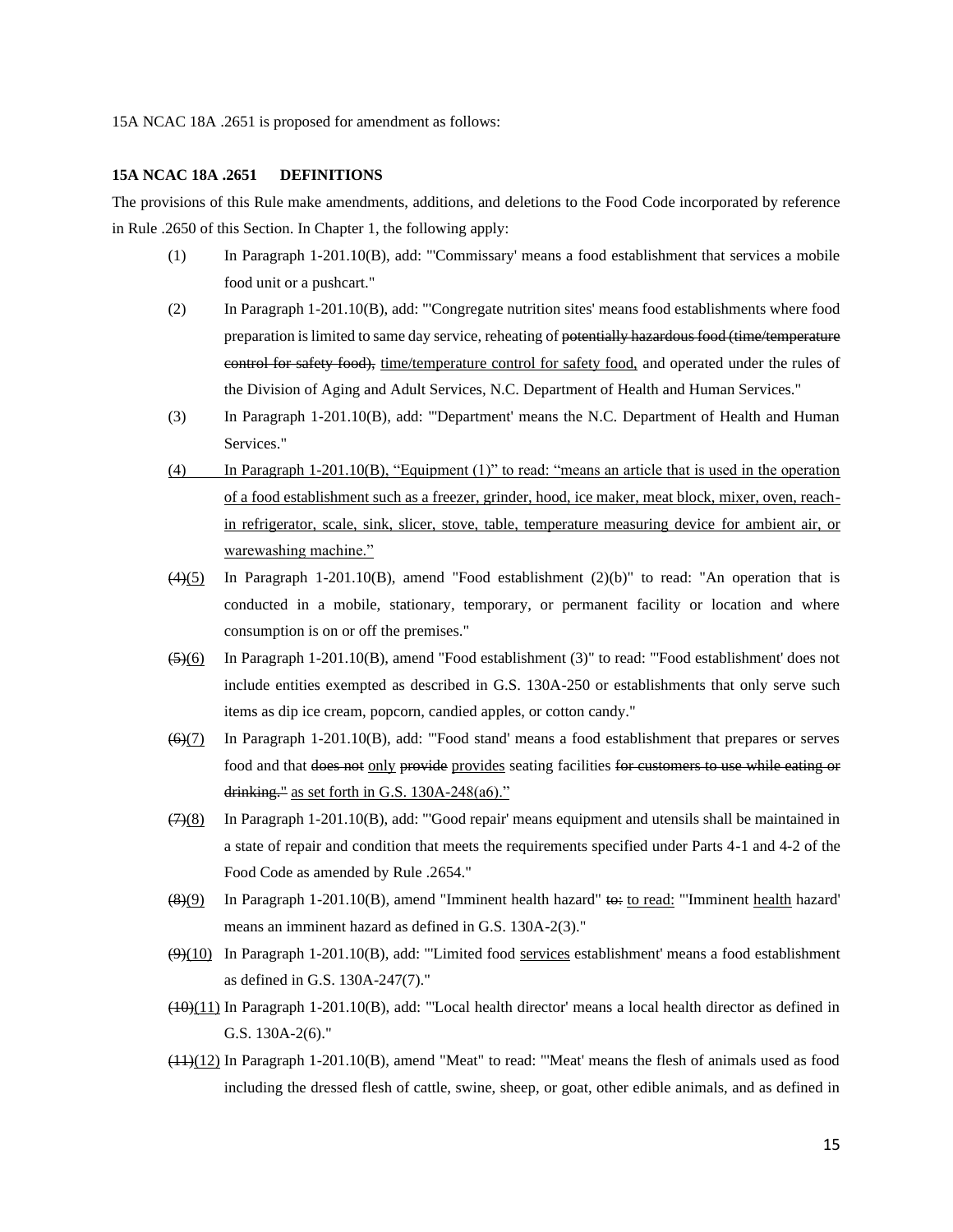G.S. 106-549.15(14), except fish, poultry, and wild game animals as specified under Subparagraphs  $3-201.17(A)(3)$  and  $(4)$ ."

- $(12)(13)$  In Paragraph 1-201.10(B), add: "Mobile food unit' means a food establishment or pusheart with no permanent utility connections, except for an onsite electrical connection, that is designed to be readily moved and vend food." food and that does not provide seating facilities for customers to use while eating or drinking."
- $(13)(14)$  In Paragraph 1-201.10(B), amend "Person" to: to read: "'Person' means person as defined in G.S. 130A-2(7)."
- $(14)(15)$  In Paragraph 1-201.10(B), amend "Poultry (1)" to read: "Any domesticated bird (chickens, turkeys, ducks, geese, guineas, ratites, or squabs), whether live or dead, as defined in 9 CFR 381.1 Poultry Products Inspection Regulations Definitions, Poultry, and G.S. 106-549.51(26); and"
- (15)(16) In Paragraph 1-201.10(B), add: "'Pushcart' means a mobile piece of equipment or vehicle used to vend food."
- (16)(17) In Paragraph 1-201.10(B), add: "'Registered Environmental Health Specialist' means a Registered Environmental Health Specialist as defined in G.S. 90A-51(2b) and 90A-51(4) and authorized agent of the Department."
- (17)(18) In Paragraph 1-201.10(B), add: amend "Regulatory Authority" to read: "'Regulatory Authority' means the Department or authorized agent of the Department."
- (18)(19) In Paragraph 1-201.10(B), add: "'Restaurant' means a food establishment that prepares or serves food and provides seating."
- (19)(20) In Paragraph 1-201.10(B), add: "'Supplemental cooking room' means a separate attached or detached structure in that food is cooked on grills, pits, or fireplaces and no other processing occurs."
- $(20)(21)$  In Paragraph 1-201.10(B), amend "Temporary food establishment" to: to read: "(1) "Temporary 'Temporary food establishment' means a food establishment that operates for a period of time not to exceed 21 days in one location, affiliated with and endorsed by a transitory fair, carnival, circus, festival, or public exhibition. Food establishments that operate in the same event location for more than 21 days per calendar year are not eligible for a temporary food establishment permit. Domestic yard sales and businesses such as auctions, flea markets, or farmers' markets are not eligible for a temporary food establishment permit." as defined in G.S. 130A-247(8).

(2) 'Temporary food establishment' does not include domestic yard sales and businesses such as auctions and flea markets."

(21)(22) In Paragraph 1-201.10(B), add: "'Temporary food establishment commissary' means a food establishment affiliated with a temporary food establishment that prepares food in advance of or  $\theta$ site. off-site from the event. The temporary food establishment commissary permit shall be valid for no more than 21 consecutive days the time period described in G.S. 130A-247(8) and shall be permitted no more than 7 days prior to commencement of the event. Food establishments that operate in the same location for more than  $21$  days the time period described in G.S. 130A-247(8)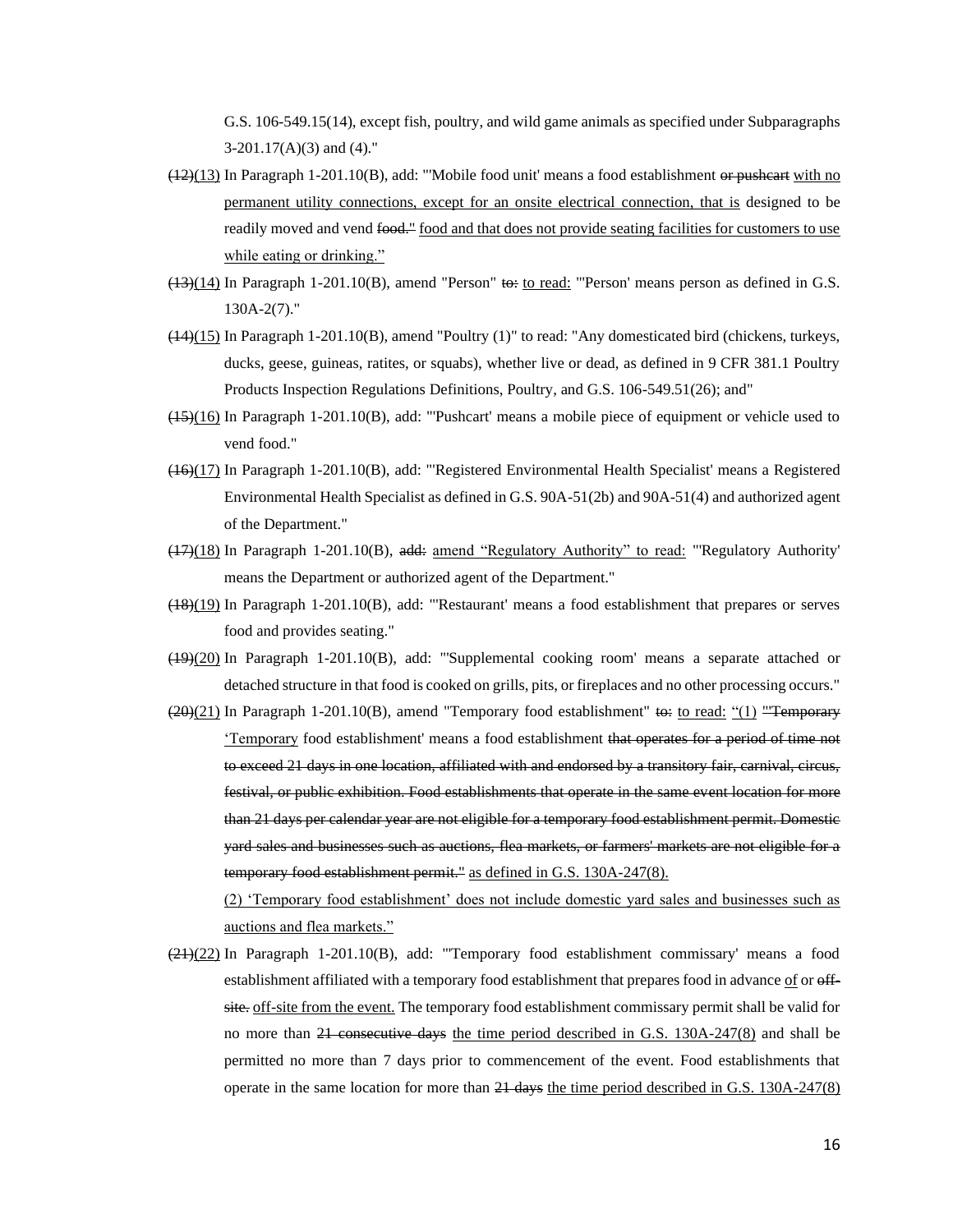per calendar year are not eligible for a temporary food establishment commissary permit. Food shall not be sold directly from the temporary food establishment commissary. The temporary food establishment commissary shall comply with all temporary food establishment requirements."

(22)(23) In Paragraph 1-201.10(B), add: "'Transitional Permit' means a permit issued by the regulatory authority upon the transfer of ownership or lease of an existing food establishment to allow the correction of construction and equipment problems that do not represent an immediate threat to public health. as defined at G.S. 130A-248(c). The transitional permit shall expire 180 days after the date of issuance."

(23)(24) In Paragraph 1-201.10(B), delete the definition of "Vending machine."

(24)(25) In Paragraph 1-201.10(B), delete the definition of "Vending machine location."

*History Note: Authority G.S. 130A-248; S.L. 2011-394, Section 15(a); 2019-129; Eff. September 1, 2012; Pursuant to G.S. 150B-21.3A, rule is necessary without substantive public interest Eff. July 20, 2019.*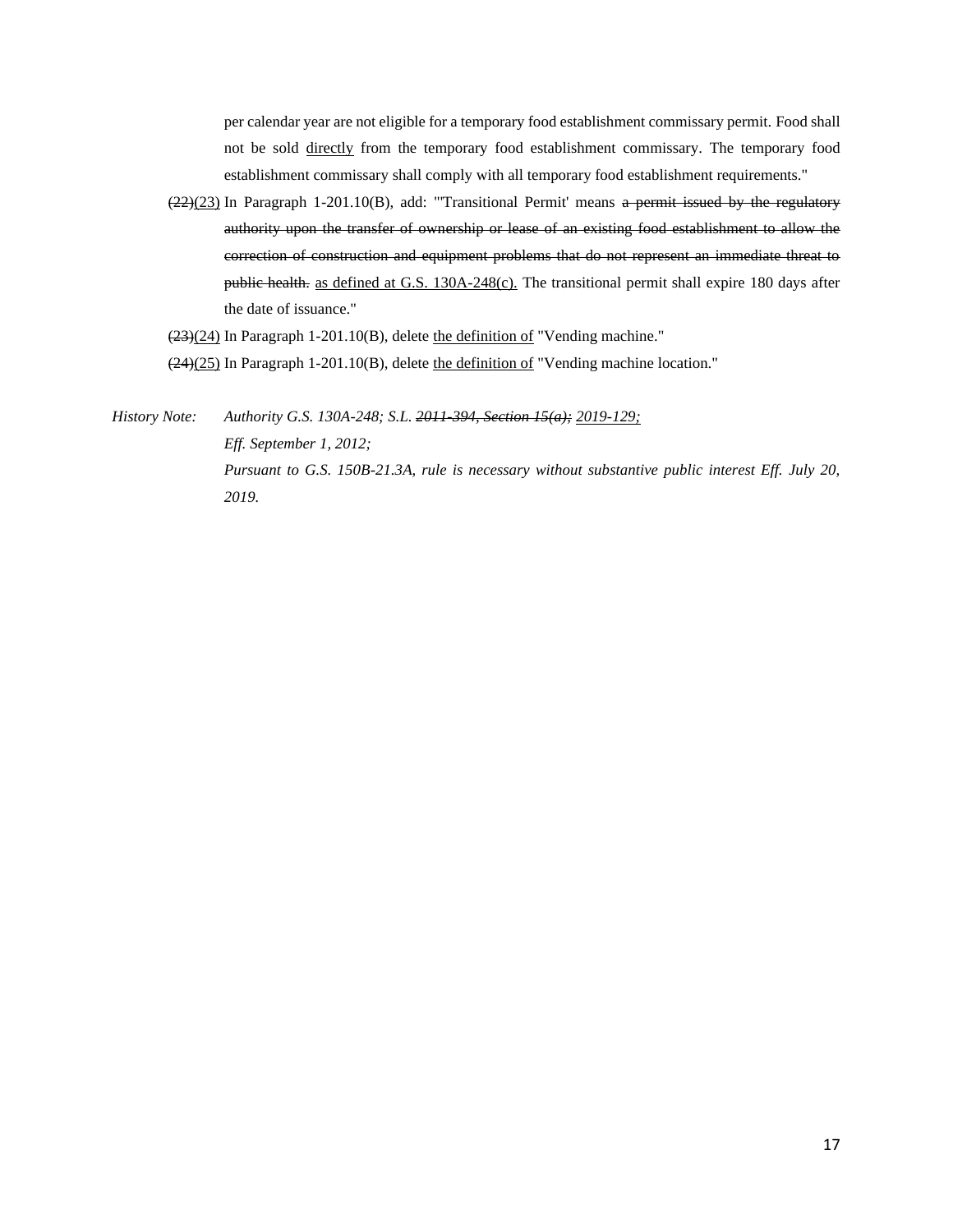#### **15A NCAC 18A .2652 MANAGEMENT AND PERSONNEL**

The provisions of this Rule make amendments, additions, and deletions to the Food Code incorporated by reference in Rule .2650 of this Section. In Chapter 2, the following apply:

- (1) In Paragraph 2-101.11(B), amend to read: "In a food establishment with two or more separately permitted departments that are the legal responsibility of the same permit holder and that are located on the same premises, the permit holder may designate a single person in charge who is present on the premises during all hours of operation, and who is responsible for each separately permitted food establishment on the premises."
- (2) In Section Paragraph  $2$  -102.11, 2-102.11(A), amend the last sentence in the first paragraph to: to read: "The person in charge shall demonstrate this knowledge by being a certified food protection manager who has shown proficiency of required information through passing a test that is part of an accredited program. The person in charge is not required to be a certified food protection manager when the food establishment is not operating and food is not being prepared, packaged, or served for immediate consumption." "Complying with this code by having no violations of priority items during the current inspection; or"
- $(3)$  In Section 2-102.11, delete  $(A)$ ,  $(B)$ , and  $(C)$ .
- (4) In Subpart 2-102, add Section 2-102.12, Certified Food Protection Manager, to read: "2-102.12 Certified Food Protection Manager.
	- (A) At least one employee who has supervisory and management responsibility and the authority to direct and control food preparation and service shall be a certified food protection manager who has shown proficiency of required information through passing a test that is part of an American National Standards Institute (ANSI)-accredited program.
		- (B) This section does not apply to congregate nutrition sites and Risk Category I food establishments as defined in 10A NCAC 46 .0213."

(C) The requirements of this section are effective on January 1, 2014.

- $(5)(3)$  In Section 2-102.20, replace "Paragraph 2-102.11(B)" with "Section 2-102.11." In Paragraph 2-102.12(B), amend to read: "This section does not apply to congregate nutrition sites and Risk Category I food establishments as defined in 10A NCAC 46 .0213."
- *History Note: Authority G.S. 130A-248; S.L. 2011-394, Section 15(a); 2019-129; Eff. September 1, 2012; Pursuant to G.S. 150B-21.3A, rule is necessary without substantive public interest Eff. July 20, 2019.*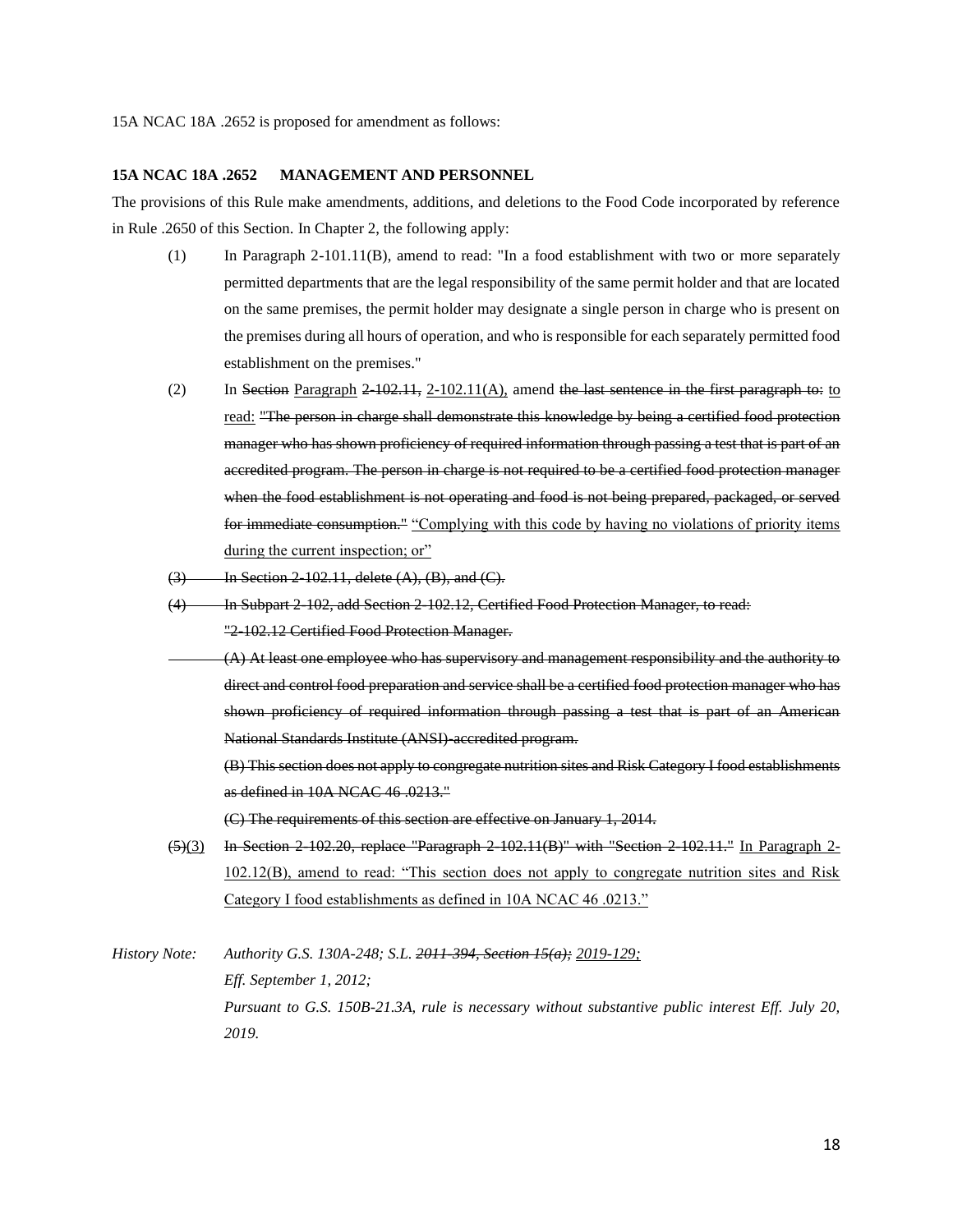15A NCAC 18A .2653 is proposed for amendment as follows:

#### **15A NCAC 18A .2653 FOOD**

The provisions of this Rule make amendments, additions, and deletions to the Food Code incorporated by reference in Rule .2650 of this Section. In Chapter 3, the following apply:

- (1) In Paragraph 3-201.11(A), add at the end: "Food from food establishments in states adjacent to North Carolina may be sold within North Carolina if the food establishments are under jurisdiction of the local or state enforcement body in that originating state and approved by the regulatory authority in North Carolina. Carolina in accordance with G.S. 130A-248(b). To determine the extent of compliance with this Code, the regulatory authority shall obtain reports regarding compliance and compliance history from responsible authorities in other jurisdictions where the food establishments are located."
- (2) In Paragraph 3-301.11(B), amend to read: "Except when washing fruits and vegetables as specified under Section 3-302.15 or as specified in Paragraphs (D) and (E) of this section, food employees may not contact exposed ready-to-eat food with their bare hands and shall use suitable utensils such as deli tissue, spatulas, tongs, single-use gloves, or dispensing equipment."
- (3) In Paragraph 3-301.11(D), amend to read:
- "Paragraph (B) of this section does not apply to a food employee who contacts exposed, ready-toeat food with bare hands at the time the ready-to-eat food is being added as an ingredient to a food that is to be cooked in the food establishment to heat all parts of the food to a temperature of at least 74°C (165°F)."
- (4) In Section 3-301.11, redesignate existing Paragraph (D) as new Paragraph (E).
- $(5)$  In Subparagraph 3-301.11(D)(7), replace "(D)(1)-(6)" with "(E)(1)-(6)."
- (6)(2) Delete Section 3-305.13.
- $(7)(3)$  In Section 3-306.12, delete (B).
- (8) In Paragraph 3-403.11(D), amend to read: "Reheating for hot holding as specified under Paragraphs (A) through (C) of this section shall be completed within 2 hours and the time the food is between 5°C (41°F) or 7°C (45°F) and the temperatures specified under Paragraphs (A) through (C) of this section may not exceed 2 hours."
- $(9)$  In Paragraph 3-501.12(A), amend to read: "Under refrigeration that maintains the food temperature at  $5^{\circ}C$  (41 $^{\circ}F$ ) or less, or at  $7^{\circ}C$  (45 $^{\circ}F$ ) or less as specified under Subparagraph 3  $-501.16(A)(2)(b)$ ."
- $(10)$  In Paragraph 3-501.13(A), amend to read: "Under refrigeration that maintains the food temperature at  $5^{\circ}C$  (41 $^{\circ}F$ ) or less, or at  $7^{\circ}C$  (45 $^{\circ}F$ ) or less as specified under Subparagraph 3-501.16(A)(2)(b)."
- $(11)$  In Paragraph 3-501.13(B), amend to read:

"Completely submerged under running water:

(1) At a water temperature of 21°C (70°F) or below,

(2) With sufficient water velocity to agitate and float off loose particles in an overflow,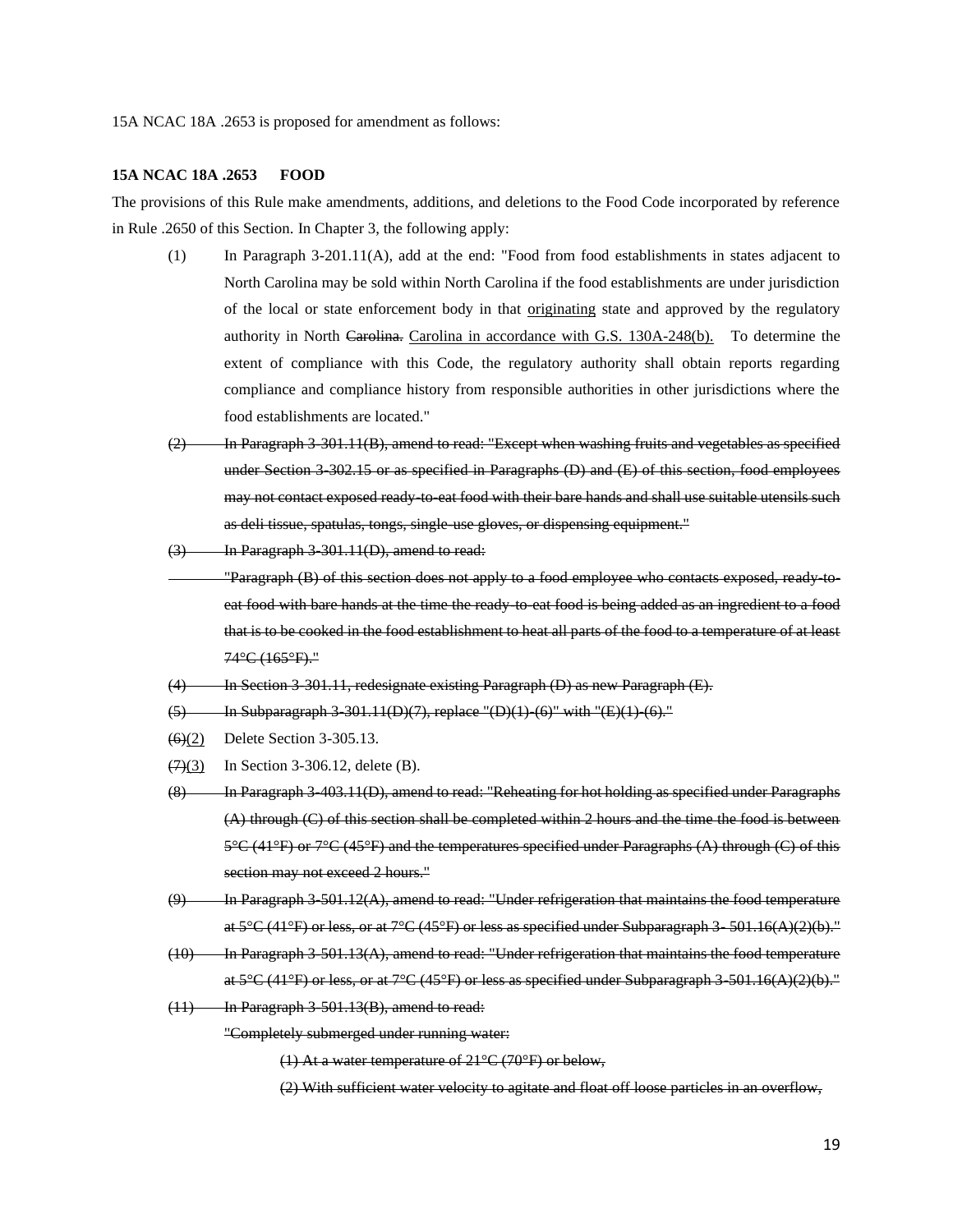(3) Such that for ready-to-eat food, the temperature of thawed portions do not rise above  $5^{\circ}$ C (41°F), or  $7^{\circ}$ C (45°F) as specified under Subparagraph 3-501.16(A)(2)(b), and (4) Such that for raw animal food requiring cooking as specified under Paragraph 3- 401.11(A) or (B), thawed portions are not above  $5^{\circ}C$  (41 $^{\circ}F$ ), or  $7^{\circ}C$  (45 $^{\circ}F$ ) as specified under Subparagraph  $3-501.16(A)(2)(b)$ , for more than 4 hours including:

(a) The time the food is exposed to the running water and the time needed for preparation for cooking, or

- (b) The time it takes under refrigeration to lower the food temperature to 5°C  $(41°F)$ , or  $7°C$  (45°F) as specified under Subparagraph 3-501.16(A)(2)(b);"
- $(12)$  In Subparagraph 3-501.14(A)(2), amend to read: "Within a total of 6 hours from 57°C (135°F) to  $5^{\circ}C$  (41 $^{\circ}F$ ) or less, or to  $7^{\circ}C$  (45 $^{\circ}F$ ) or less as specified under Subparagraph 3-501.16(A)(2)(b)."
- (13) In Paragraph 3-501.14(B), amend to read: "Potentially hazardous food (time/temperature control for safety food) shall be cooled within 4 hours to 5°C (41°F) or less, or to 7°C (45°F) or less as specified under Subparagraph  $3-501.16(A)(2)(b)$  if prepared from ingredients at ambient temperature such as reconstituted foods and canned tuna."
- $(14)$  In Subparagraph 3-501-16(A)(2), amend to read:

"At a temperature specified in the following:

(a)  $5^{\circ}$ C (41 $^{\circ}$ F) or less; or

(b)  $7^{\circ}$ C (45<sup>o</sup>F) or between  $5^{\circ}$ C (41<sup>o</sup>F) and  $7^{\circ}$ C (45<sup>o</sup>F) in existing refrigeration equipment that is not capable of maintaining the food at  $5^{\circ}C(41^{\circ}F)$  or less if:

(i) The equipment is in place and in use in the food establishment; and

(ii) On or before, January 1, 2019, the equipment is upgraded or replaced to maintain food at a temperature of 5°C (41°F) or less."

 $(15)$  In Paragraph 3-501.17(A), amend to read:

"(A) Except when packaging food using a reduced oxygen packaging method as specified under Section 3-502.12, and except as specified in Paragraphs (D) and (E) of this section, refrigerated, ready-to eat, potentially hazardous food (time/temperature control for safety food) prepared and held in a food establishment for more than 24 hours shall be marked to indicate the date or day by which the food shall be consumed on the premises, sold, or discarded, based on the temperature and time combinations specified below. The day of preparation shall be counted as Day 1.

(1) 5°C (41°F) or less for a maximum of 7 days; or

(2)  $7^{\circ}$ C (45°F) or between  $5^{\circ}$ C (41°F) and  $7^{\circ}$ C (45°F) for a maximum of 4 days in existing refrigeration equipment that is not capable of maintaining the food at  $5^{\circ}C(41^{\circ}F)$  or less if:

(a) The equipment is in place and in use in the food establishment, and

(b) On or before, January 1, 2019, the equipment is upgraded or replaced to maintain food at a temperature of 5°C (41°F) or less."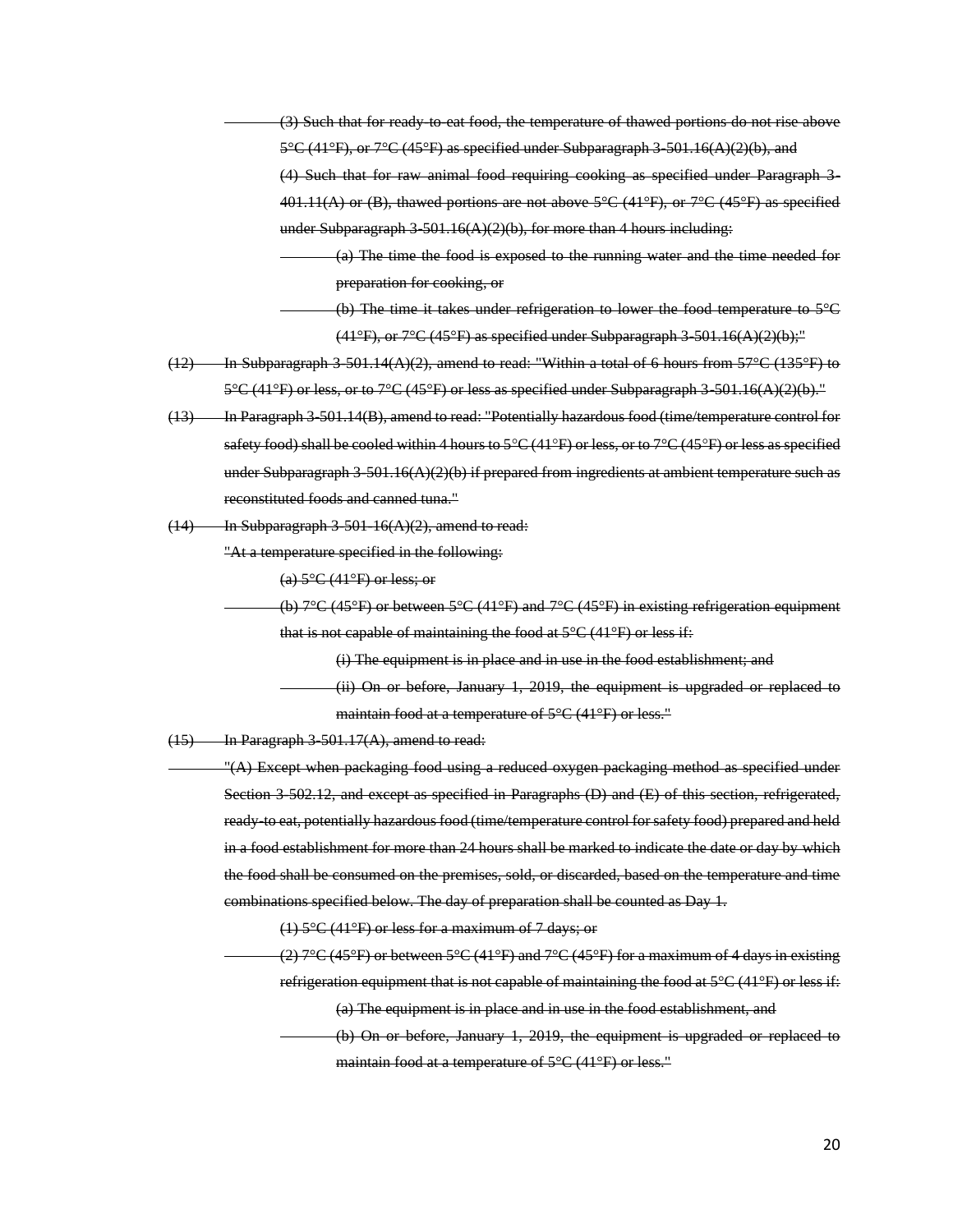- (16) In Paragraph 3-501.19(B), amend to read: "If time without temperature control is used as the public health control up to a maximum of 4 hours:"
- (17) In Subparagraph 3-501.19(B)(1), amend to read: "The food shall have an initial temperature of 5°C (41°F) or less, or 7°C (45F) or less when removed from cold holding temperature control, or 57C (135°F) or greater when removed from hot holding temperature control;"
- (18) In Paragraph 3-801.11(D), amend to read: "Food employees may not contact ready-to-eat food as specified under Paragraphs 3-301.11(B) and (E)."
- *History Note: Authority G.S. 130A-248; S.L. 2011-394, Section 15(a); 2019-129; Eff. September 1, 2012; Pursuant to G.S. 150B-21.3A, rule is necessary without substantive public interest Eff. July 20, 2019.*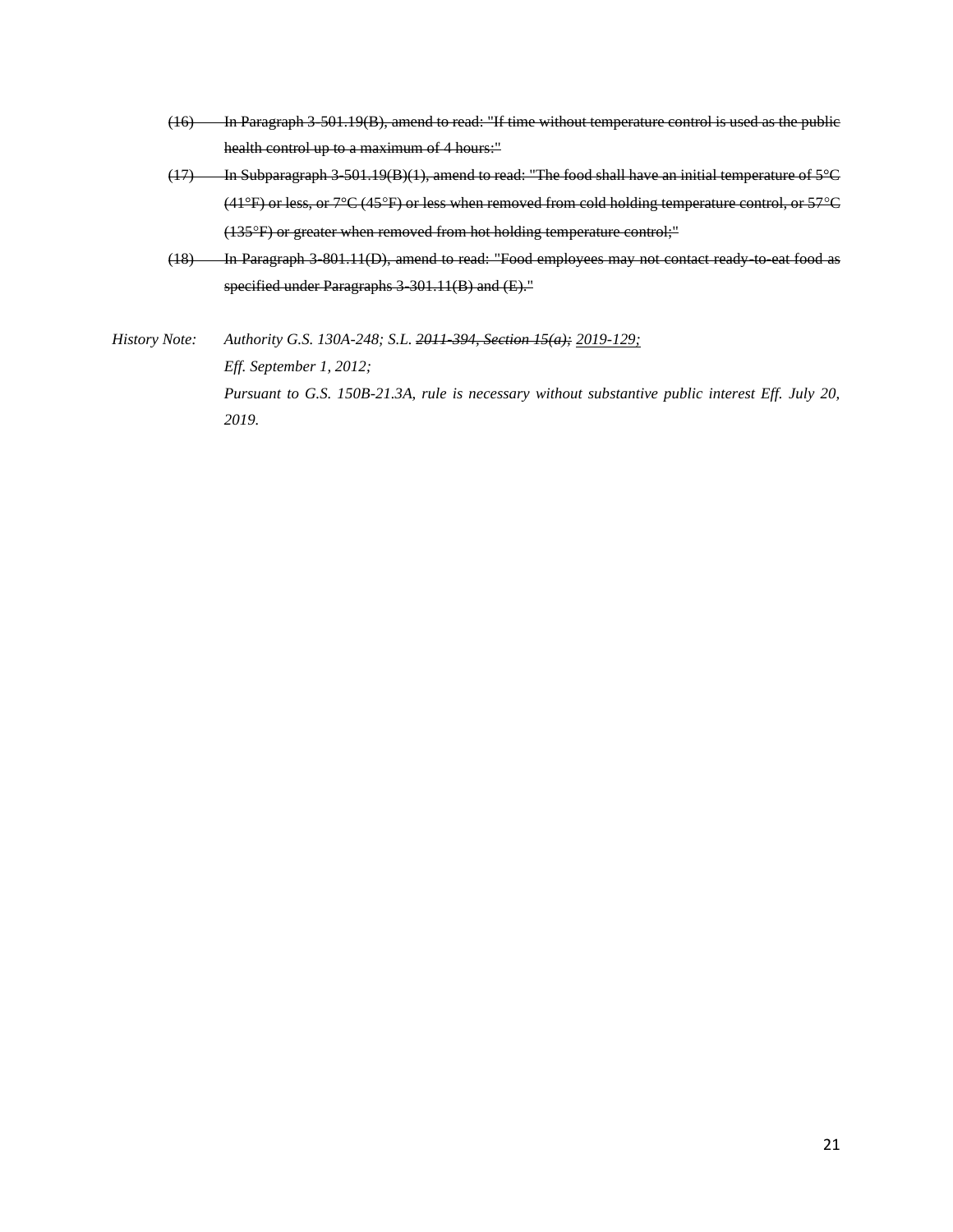#### **15A NCAC 18A .2654 EQUIPMENT, UTENSILS, AND LINENS**

The provisions of this Rule make amendments, additions, and deletions to the Food Code incorporated by reference in Rule .2650 of this Section. In Chapter 4, the following apply:

- (1) Delete Sections 4-204.14, 4-204.19, 4-204.111, 4-204.121, and 4-204.123.
- (2) In Section 4-205.10, amend to read: "Except for toasters, mixers, microwave ovens, water heaters, and hoods, food equipment shall be used in accordance with the manufacturer's intended use and certified or classified for sanitation by an American National Standards Institute (ANSI)-accredited certification program. If the equipment is not certified or classified for sanitation, the equipment shall meet comply with Parts 4-1 and 4-2 of the Food Code as amended by this Rule. Nonabsorbent wooden shelves that are in good repair may be used in dry storage areas."
- (3) In Section 4-301.14, amend to read: "Ventilation hood systems and devices shall prevent grease or condensation from collecting on equipment, walls, and ceilings."
- (4) In Section 4-502.14, amend to read: "Except as permitted under G.S. 130A-248(c3), mollusk and crustacea shells shall not be used more than once as serving containers."
- *History Note: Authority G.S. 130A-248; S.L. 2011-394, Section 15(a); 2019-129; Eff. September 1, 2012; Pursuant to G.S. 150B-21.3A, rule is necessary without substantive public interest Eff. July 20, 2019.*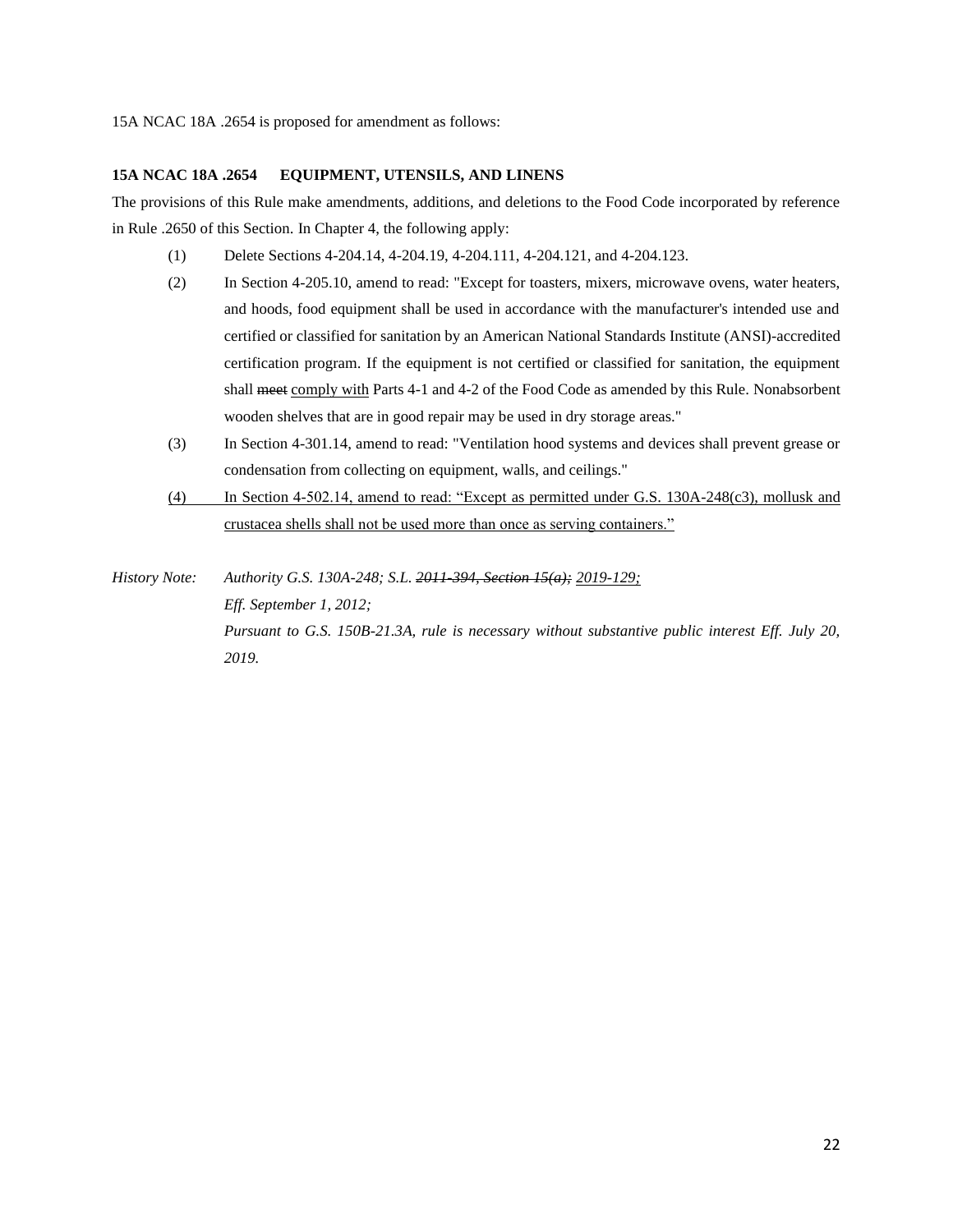15A NCAC 18A .2655 is proposed for amendment as follows:

#### **15A NCAC 18A .2655 WATER, PLUMBING, AND WASTE**

The provisions of this Rule make amendments, additions, and deletions to the Food Code incorporated by reference in Rule .2650 of this Section. In Chapter 5, the following applies: Delete Paragraph 5-203.11(C) and Section 5-501.14.

|     | In Paragraph $5-202.12(A)$ , change the risk designation from "priority foundation item" to "core" |
|-----|----------------------------------------------------------------------------------------------------|
|     | item."                                                                                             |
| (2) | Delete Section 5-501.14.                                                                           |

*History Note: Authority G.S. 130A-248; S.L. 2011-394, Section 15(a); 2019-129; Eff. September 1, 2012; Pursuant to G.S. 150B-21.3A, rule is necessary without substantive public interest Eff. July 20, 2019.*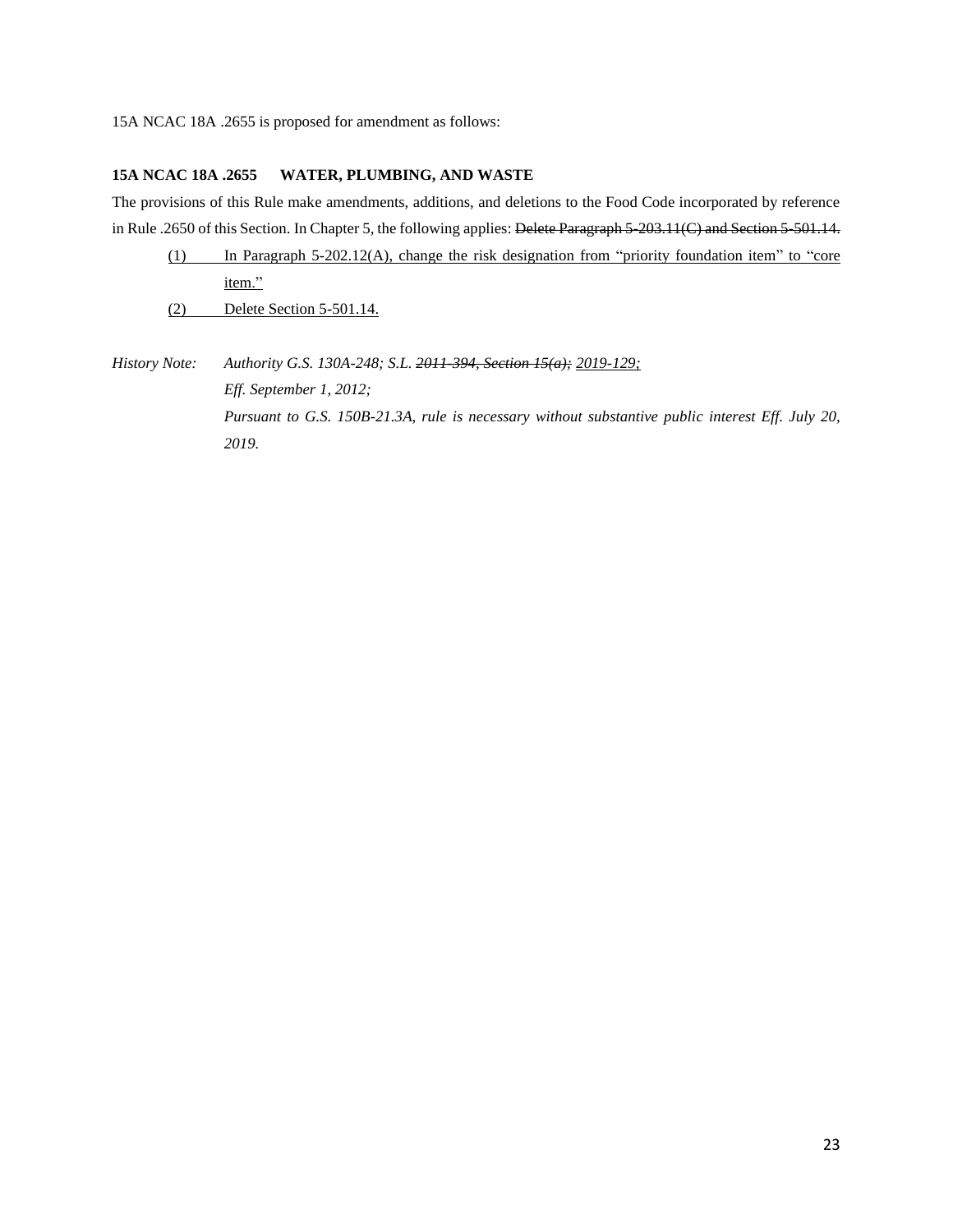#### **15A NCAC 18A .2661 INSPECTIONS AND REINSPECTIONS**

(a) Upon entry into a food establishment, the regulatory authority shall provide identification and the purpose in visiting that establishment. The regulatory authority shall inquire as to the identity of the person in charge and invite the person in charge to accompany the regulatory authority during the inspection. If no employee is identified as the person in charge, the regulatory authority shall invite an employee to accompany the regulatory authority on the inspection. Following the inspection, the regulatory authority shall offer to review the results of the inspection with the person in charge or employee, as applicable.

(b) The grading of food establishments shall be conducted using an inspection form furnished by the regulatory authority. The form shall provide for the following information:

- (1) The the name and mailing address of the food establishment;
- (2) The the name of the permit holder;
- (3) The the permit status and score given;
- (4) Standards standards of construction and operation as listed in .2651 through .2677 of this Section;
- (5) An an explanation for all points deducted;
- (6) The the signature of the regulatory authority; and
- (7) The the date.

(c) The grading of food establishments shall be based on the standards of operation and construction as set forth in Rules .2650 through .2676 of this Section.

(d) The Food Establishment Inspection form shall be used to document points assessed for violation of the rules of this Section as follows:

- (1) Violation of Chapter 2 of the Food Code as amended by Rule .2652 of this Section related to person in charge present, demonstration of knowledge, certification by accredited program or performs duties shall equal no more than 2 points. 1 point.
- (2) Violation of Chapter 2 of the Food Code as amended by Rule .2652 of this Section related to the person in charge being a certified food protection manager by having certification from an accredited program shall equal no more than 1 point.
- $\left(\frac{2}{(2)}\right)$  Violation of Chapter 2 of the Food Code as amended by Rule .2652 of this Section related to management awareness, policy present, and allergy awareness shall equal no more than 3 points.
- $(3)(4)$  Violation of Chapter 2 of the Food Code as amended by Rule .2652 of this Section related to proper use of reporting, restriction, and exclusion shall equal no more than 3 points.
- (5) Violation of Chapter 2 of the Food Code as amended by Rule .2652 of this Section related to procedures responding to vomiting and diarrheal events shall equal no more than 1 point.
- $\left(4\right)$ (6) Violation of Chapters 2 and 3 of the Food Code as amended by Rules .2652 and .2653 of this Section related to proper eating, tasting, drinking, or tobacco use shall equal no more than 2 points. 1 point.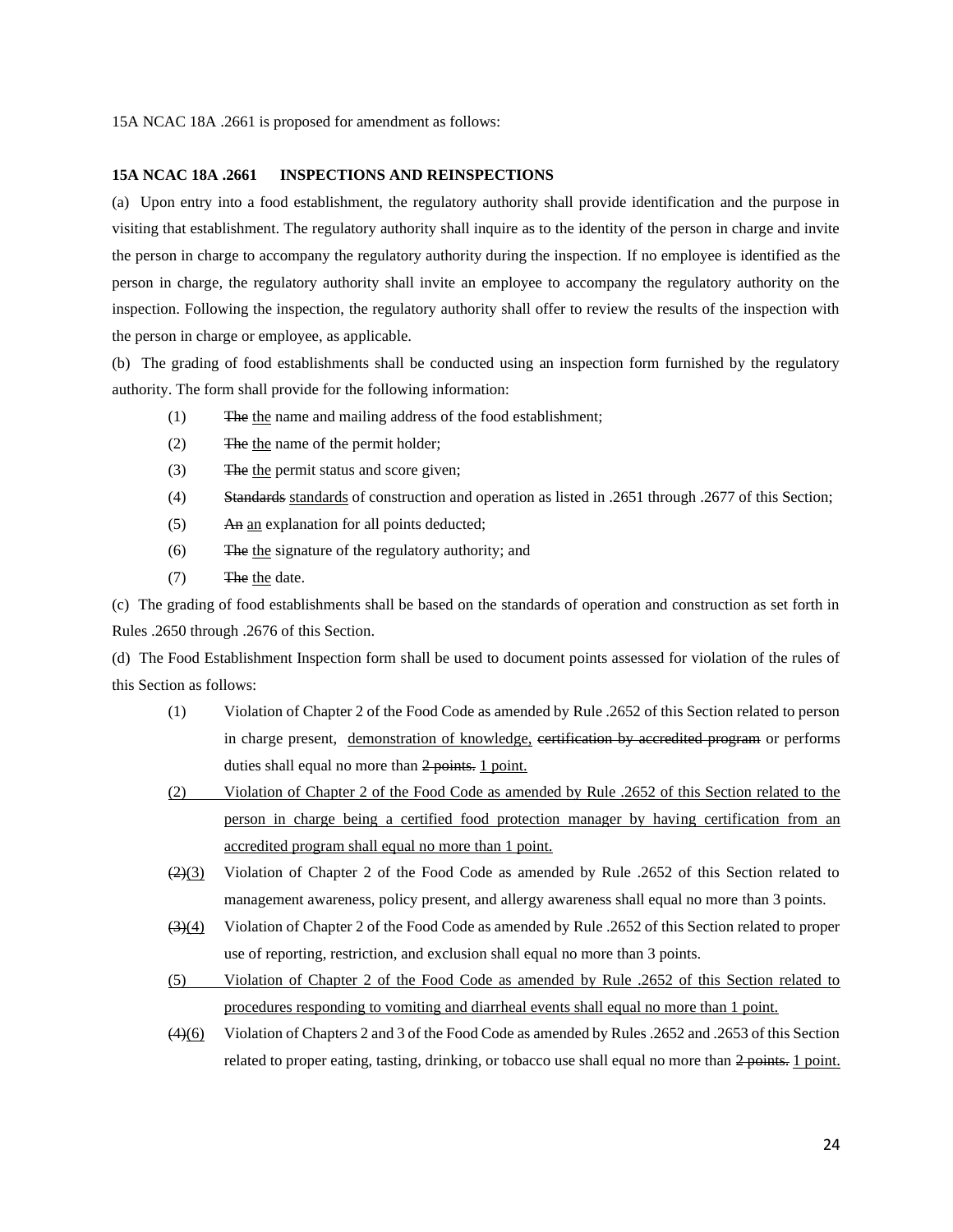- $(5)(7)$  Violation of Chapter 2 of the Food Code as amended by Rule .2652 of this Section related to no discharge from eyes, nose, and mouth shall equal no more than 1 point.
- $(6)(8)$  Violation of Chapter 2 of the Food Code as amended by Rule .2652 of this Section related to hands clean and properly washed shall equal no more than 4 points.
- $(7)(9)$  Violation of Chapter 3 of the Food Code as amended by Rule .2653 of this Section related to no bare hand contact with ready-to-eat food or approved alternate method properly followed shall equal no more than  $3-4$  points.
- $\left(\frac{8}{10}\right)$  Violation of Chapters 5 and 6 of the Food Code as amended by Rules .2655 and .2656 of this Section related to handwashing facilities supplied and accessible shall equal no more than 2 points.
- $(9)(11)$  Violation of Chapters 3 and 5 of the Food Code as amended by Rules .2653 and .2655 of this Section related to food obtained from an approved source shall equal no more than 2 points.
- $(10)(12)$  Violation of Chapter 3 of the Food Code as amended by Rule .2653 of this Section related to food received at proper temperature shall equal no more than 2 points.
- (11)(13) Violation of Chapter 3 of the Food Code as amended by Rule .2653 of this Section related to food in good condition, safe, and unadulterated shall equal no more than 2 points.
- (12)(14) Violation of Chapter 3 of the Food Code as amended by Rule .2653 of this Section related to required records available, shellstock tags, and parasite destruction shall equal no more than 2 points.
- (13)(15) Violation of Chapter 3 of the Food Code as amended by Rule .2653 of this Section related to food separated and protected shall equal no more than 3 points.
- $(14)(16)$  Violation of Chapter 4 of the Food Code as amended by Rule .2654 of this Section related to foodcontact surfaces cleaned and sanitized shall equal no more than 3 points.
- (15)(17) Violation of Chapter 3 of the Food Code as amended by Rule .2653 of this Section related to disposition of returned, previously served, reconditioned, and unsafe food shall equal no more than 2 points.
- (16)(18) Violation of Chapter 3 of the Food Code as amended by Rule .2653 of this Section related to cooking time and temperatures shall equal no more than 3 points.
- (17)(19) Violation of Chapter 3 of the Food Code as amended by Rule .2653 of this Section related to reheating for hot holding shall equal no more than 3 points.
- (18)(20) Violation of Chapter 3 of the Food Code as amended by Rule .2653 of this Section related to cooling time and temperatures shall equal no more than 3 points.
- (19)(21) Violation of Chapter 3 of the Food Code as amended by Rule .2653 of this Section related to hot holding temperatures shall equal no more than 3 points.
- $(20)(22)$  Violation of Chapter 3 of the Food Code as amended by Rule .2653 of this Section related to cold holding temperatures shall equal no more than 3 points.
- $\left(\frac{21}{23}\right)$  Violation of Chapter 3 of the Food Code as amended by Rule .2653 of this Section related to date marking and disposition shall equal no more than 3 points.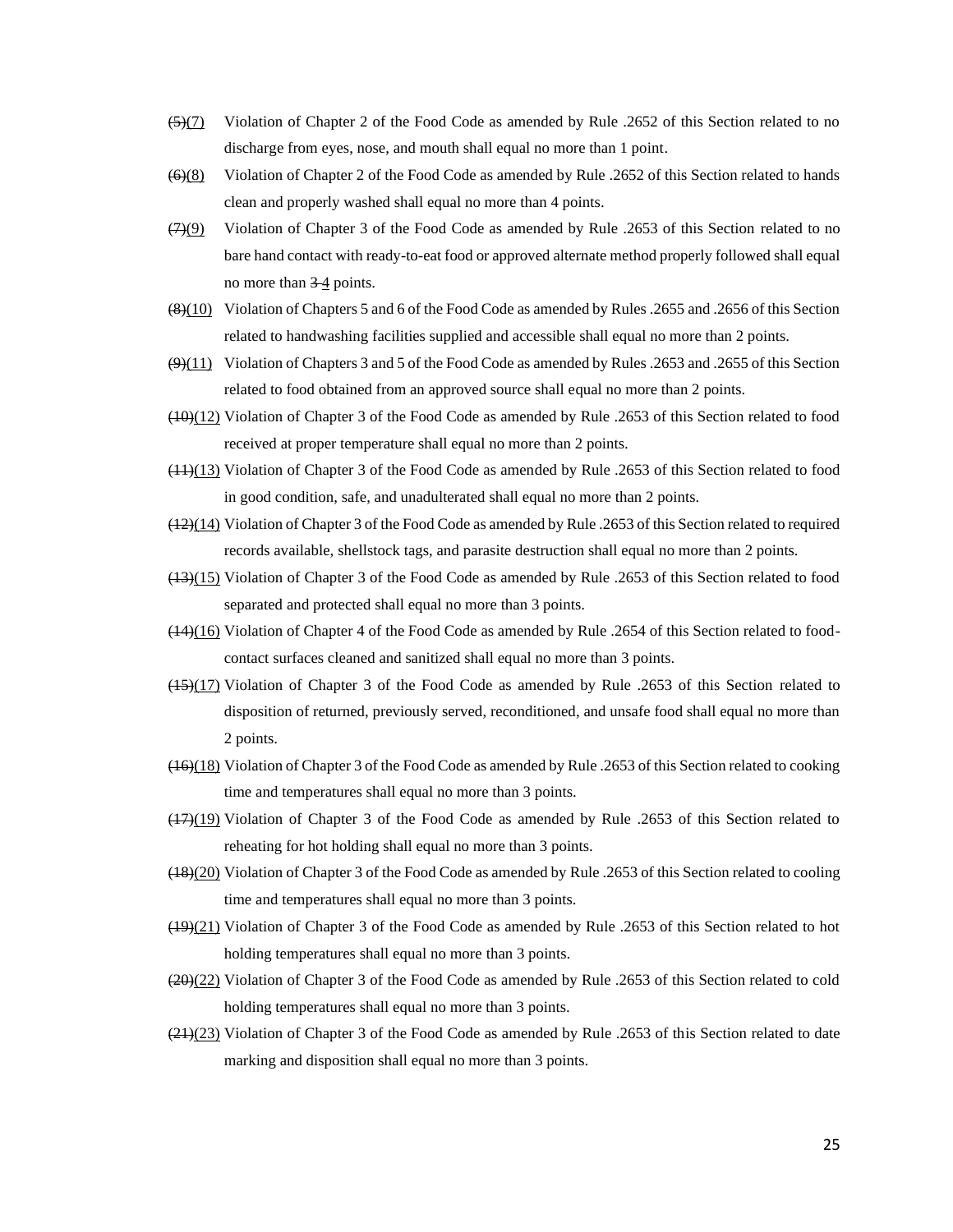- $\left(\frac{22}{2}\right)$  Violation of Chapter 3 of the Food Code as amended by Rule .2653 of this Section related to time as a public health control procedures and records shall equal no more than  $2-3$  points.
- (23)(25) Violation of Chapter 3 of the Food Code as amended by Rule .2653 of this Section related to consumer advisory provided for raw or undercooked foods shall equal no more than 1 point.
- (24)(26) Violation of Chapter 3 of the Food Code as amended by Rule .2653 of this Section related to pasteurized foods used and prohibited foods not offered shall equal no more than 3 points.
- $(25)(27)$  Violation of Chapter 3 of the Food Code as amended by Rule .2653 of this Section related to food additives approved and properly used shall equal no more than 1 point.
- $(26)(28)$  Violation of Chapter 7 of the Food Code as amended by Rule .2657 of this Section related to toxic substances properly identified, stored, and used shall equal no more than 2 points.
- $\left(\frac{27}{29}\right)$  Violation of Chapters 3, 4 and 8 of the Food Code as amended by Rules .2653, .2654, and .2658 of this Section related to compliance with variance, specialized process, and HACCP plan shall equal no more than 2 points.
- (28)(30) Violation of Chapter 3 of the Food Code as amended by Rule .2653 of this Section related to pasteurized eggs used where required shall equal no more than 1 point.
- $(29)(31)$  Violation of Chapters 3 and 5 of the Food Code as amended by Rules .2653 and .2655 of this Section related to water from an approved source shall equal no more than 2 points.
- (30)(32) Violation of Chapter 8 of the Food Code as amended by Rule .2658 of this Section related to variance obtained for specialized processing methods shall equal no more than  $\frac{1}{1}$  points.
- (31)(33) Violation of Chapters 3 and 4 of the Food Code as amended by Rules .2653 and .2654 of this Section related to proper cooling methods used or adequate equipment for temperature control shall equal no more than 1 point.
- (32)(34) Violation of Chapter 3 of the Food Code as amended by Rule .2653 of this Section related to plant food properly cooked for hot holding shall equal no more than 1 point.
- (33)(35) Violation of Chapter 3 of the Food Code as amended by Rule .2653 of this Section related to approved thawing methods used shall equal no more than 1 point.
- (34)(36) Violation of Chapter 4 of the Food Code as amended by Rule .2654 of this Section related to thermometers provided and accurate shall equal no more than 1 point.
- (35)(37) Violation of Chapter 3 of the Food Code as amended by Rule .2653 of this Section related to food properly labeled or original container shall equal no more than 2 points.
- (36)(38) Violation of Chapters 2 and 6 of the Food Code as amended by Rules .2652 and .2656 of this Section related to insects and rodents not present or no unauthorized animals or persons shall equal no more than 2 points.
- (37)(39) Violation of Chapters 3 and 6 of the Food Code as amended by Rules .2653 and .2656 of this Section related to contamination prevented during food preparation, storage, and display shall equal no more than 2 points.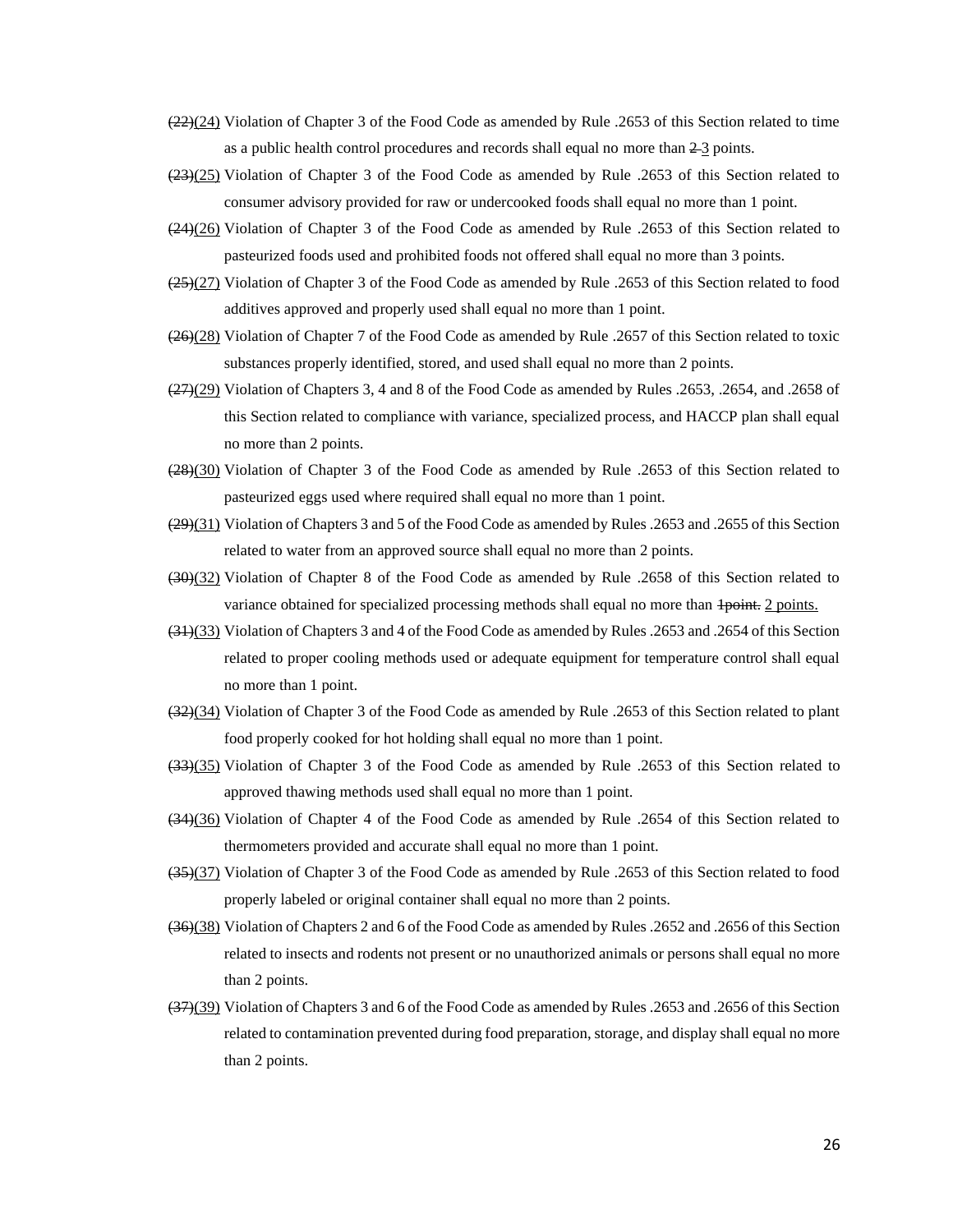- (38)(40) Violation of Chapter 2 of the Food Code as amended by Rule .2652 of this Section related to personal cleanliness shall equal no more than 1 point.
- (39)(41) Violation of Chapters 3 and 4 of the Food Code as amended by Rules .2653 and .2654 of this Section related to wiping cloths properly used and stored shall equal no more than 1 point.
- (40)(42) Violation of Chapters 3 and 7 of the Food Code as amended by Rules .2653 and .2657 of this Section related to washing fruits and vegetables shall equal no more than 1 point.
- (41)(43) Violation of Chapter 3 of the Food Code as amended by Rule .2653 of this Section related to in-use utensils properly stored shall equal no more than 1 point.
- (42)(44) Violation of Chapter 4 of the Food Code as amended by Rule .2654 of this Section related to utensils, equipment, and linens properly stored, dried and handled shall equal no more than 1 point.
- (43)(45) Violation of Chapter 4 of the Food Code as amended by Rule .2654 of this Section related to singleuse and single-service articles properly stored and used shall equal no more than 1 point.
- (44)(46) Violation of Chapter 3 of the Food Code as amended by Rule .2653 of this Section related to gloves used properly shall equal no more than 1 point.
- (45)(47) Violation of Chapters 3 and 4 of the Food Code as amended by Rules .2653 and .2654 of this Section related to equipment, food and non-food contact surfaces approved, cleanable, properly designed, constructed and used shall equal no more than 2 points. 1 point.
- (46)(48) Violation of Chapter 4 of the Food Code as amended by Rule .2654 of this Section related to warewashing facilities installed, maintained, used, and test strips shall equal no more than 1 point.
- $(47)(49)$  Violation of Chapter 4 of the Food Code as amended by Rule.2654 of this Section related to nonfood contact surfaces clean shall equal no more than 1 point.
- (48)(50) Violation of Chapter 5 of the Food Code as amended by Rule .2655 of this Section related to hot and cold water available and adequate pressure shall equal no more than  $2$  points. 1 point.
- (49)(51) Violation of Chapter 5 of the Food Code as amended by Rule .2655 of this Section related to plumbing installed and proper backflow devices shall equal no more than 2 points.
- (50)(52) Violation of Chapter 5 of the Food Code as amended by Rule .2655 of this Section related to sewage and wastewater properly disposed shall equal no more than 2 points.
- (51)(53) Violation of Chapters 5 and 6 of the Food Code as amended by Rules .2655 and .2656 of this Section related to toilet facilities properly constructed, supplied, and cleaned shall equal no more than 1 point.
- (52)(54) Violation of Chapters 5 and 6 of the Food Code as amended by Rules .2655 and .2656 of this Section related to garbage and refuse properly disposed and facilities maintained shall equal no more than 1 point.
- (53)(55) Violation of Chapters 4 and 6 of the Food Code as amended by Rules .2654 and .2656 of this Section related to physical facilities installed, maintained, and clean shall equal no more than 1 point.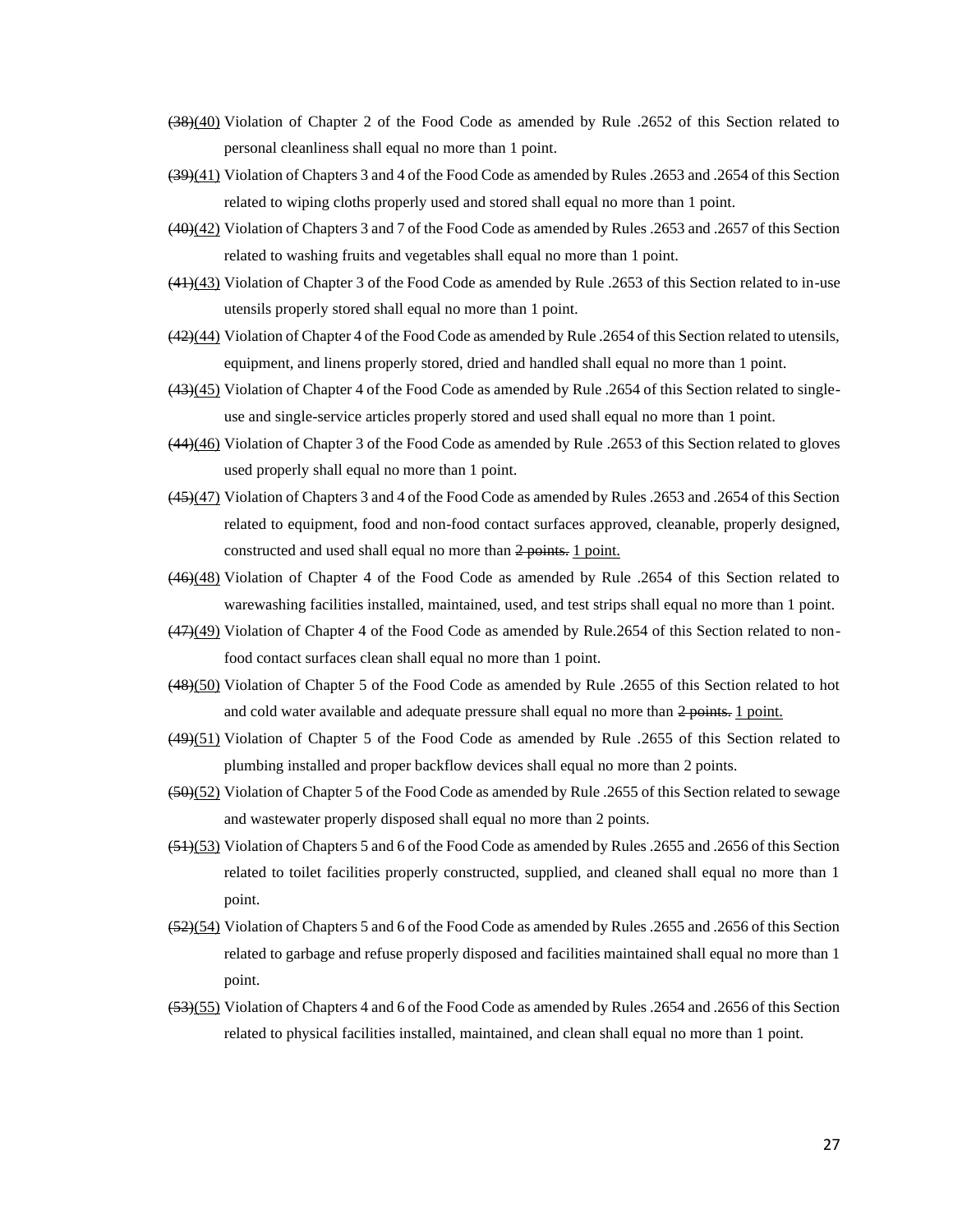(54)(56) Violation of Chapters 4 and 6 of the Food Code as amended by Rules .2654 and .2656 of this Section related to meets ventilation and lighting requirements and designated areas used shall equal no more than 1 point.

(e) In filling out the inspection form, points may be deducted only once for a single occurrence or condition existing within or outside of the food establishment. Deductions shall be based on actual violations of the rules of this Section observed during the inspection. The regulatory authority shall take zero, one-half, or a full deduction of points depending upon the severity or the recurring nature of the core item violations. Priority items or priority foundation items may be corrected during the inspection and no more than one-half of the total point value shall be deducted when the violation meets the following criteria:

- (1) The the priority item or priority foundation item violation was not documented on the previous inspection; and
- (2) Correction correction of the item is documented on the inspection form.

(f) At the time of inspection, if a priority item or priority foundation item violation is observed and not corrected, the regulatory authority shall take one-half or a full deduction of points depending upon the severity or the recurring nature of the violation. The regulatory authority shall specify a time frame of no more than 10 calendar days to correct the priority items or priority foundation items.

(g) In determining whether items or areas of a food establishment are clean for purposes of enforcing the rules set forth in this Section and grading a food establishment, the regulatory authority shall consider, among other things:

- (1) The the age of the accumulated material;
- (2) The relative percentage of items which are clean and not clean;
- $\left(\frac{3}{2}\right)$  The the cleaning practices of the food establishment; and
- $(4)(3)$  The the health risk posed by the circumstances.

(h) Upon request of the permit holder or his or her representative a reinspection shall be made. In the case of a food establishment that requests an inspection for the purpose of raising the alphabetical grade, and that holds an unrevoked permit, the regulatory authority shall make an unannounced inspection within 15 calendar days from the date of the request.

(i) In the case of food establishments that have been closed for failure to comply with the rules of this Section, a reinspection to consider the issuance or reissuance of a permit shall be scheduled by made at the earliest convenience of the regulatory authority.

(i) In Section 8-304.11 of the Food Code delete  $(K)$ .

*History Note: Authority G.S. 130A-248; S.L. 2011-394, Section 15(a); 2019-129; Eff. September 1, 2012; Pursuant to G.S. 150B-21.3A, rule is necessary without substantive public interest Eff. July 20, 2019.*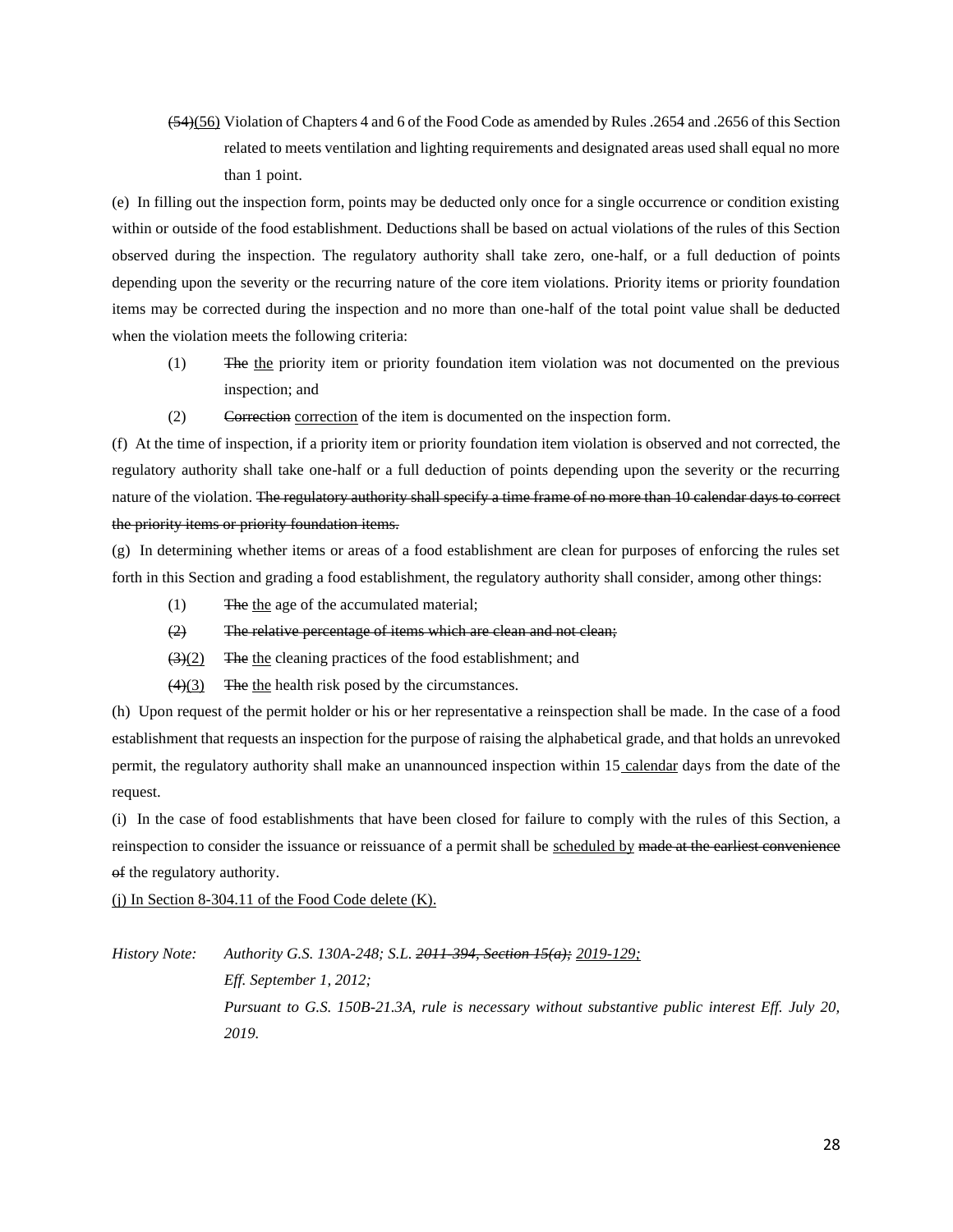15A NCAC 18A .2670 is proposed for readoption with substantive changes as follows:

#### **15A NCAC 18A .2670 GENERAL REQUIREMENTS FOR PUSHCARTS AND MOBILE FOOD UNITS**

Notwithstanding the provisions set forth in Rules .2671 and .2672, pushcarts and mobile food units shall comply with all requirements in this Section with the following exceptions:

- $\left(\frac{a}{(4)}\right)$  A permit shall be issued by the regulatory authority that inspects the commissary from which a pushcart or mobile food unit is to operate, if the regulatory authority determines that the pushcart or mobile food unit complies with the rules of this Section. The permit shall be maintained on the pushcart or mobile food unit and made available to the regulatory authority upon request.
- $(\theta)(2)$  The regulatory authority that issues the permit shall be provided by the permit holder a list of counties and locations where each pushcart or mobile food unit will operate.
- $\left(\frac{e}{(2)}\right)$  Prior to initiating food service operations in a particular county, the pushcart or mobile food unit permit holder shall provide the regulatory authority in each county in which food service operations are proposed a list of locations where they will operate. Such lists must be kept current.
- $\left(\frac{d}{d}\right)$  Pushcarts or mobile food units shall operate in conjunction with a permitted commissary and shall report at least daily to the commissary for supplies, cleaning, and servicing. Facilities, in compliance with this Section, shall be provided at the commissary for storage of all supplies. The pushcart shall also be stored in an area that protects it from dirt, debris, vermin, and other contamination. Water faucets used to supply water for pushcarts or mobile food units shall be protected to prevent contact with chemicals, splash, and other sources of contamination. Solid waste storage and liquid waste disposal facilities must also be provided on the commissary premises.

(e) All food shall be obtained from sources that comply with Chapter 3 of the Food Code as amended by Rule .2653 of this Section.

(f) All potentially hazardous food (time/temperature control for safety food) shall be maintained at temperatures as required in Chapter 3 of the Food Code as amended by Rule .2653 of this Section. A metal stem-type thermometer accurate to  $1^{\circ}C$  (2 $^{\circ}F$ ) shall be available to check food temperatures.

 $(g)(5)$  Single service articles shall be used for serving customers. Single-service articles shall be purchased in sanitary containers, shall be stored therein in a clean, dry place until used, and shall be handled in a manner to prevent contamination.

(h) All garbage and other solid waste shall be stored and disposed in an approved manner.

(i) Employees shall wear effective hair restraints, clean outer clothing, and maintain good hygienic practices as specified in Part 2-4 of the Food Code as amended by Rule .2652 of this Section.

(j) Employees shall comply with the requirements in Subpart 2-201 of the Food Code as amended by Rule 2652. of this Section

(k) Equipment and utensils shall meet the requirements in Parts 4-1 and 4-2 of the Food Code as amended by Rule .2654 of this Section.

(l) The pushcart or mobile food unit shall be kept clean and free of flies, roaches, rodents, and other vermin.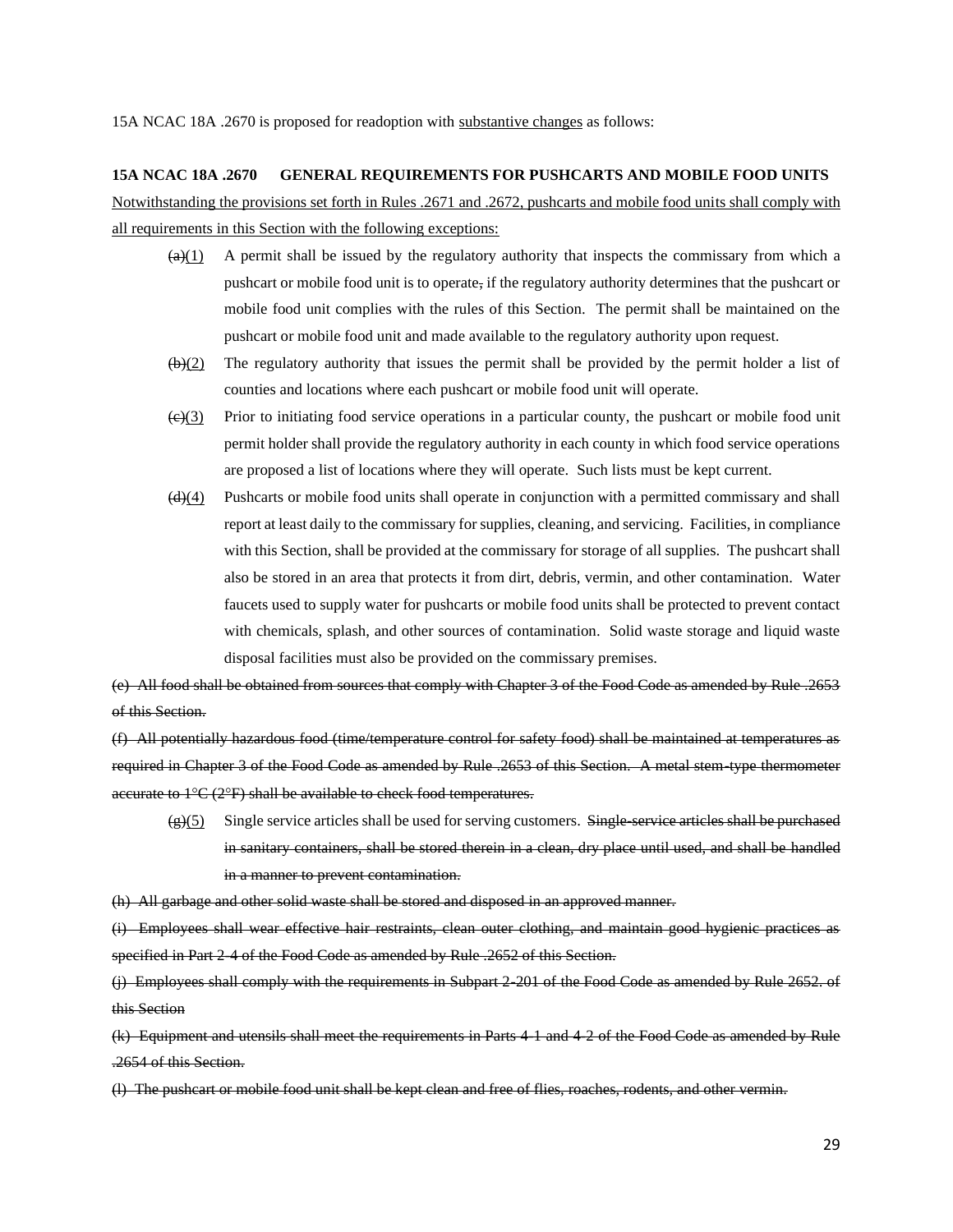*History Note: Authority G.S. 130A-248; S.L. 2011-394, Section 15(a); 2019-129; Eff. September 1, 2012.*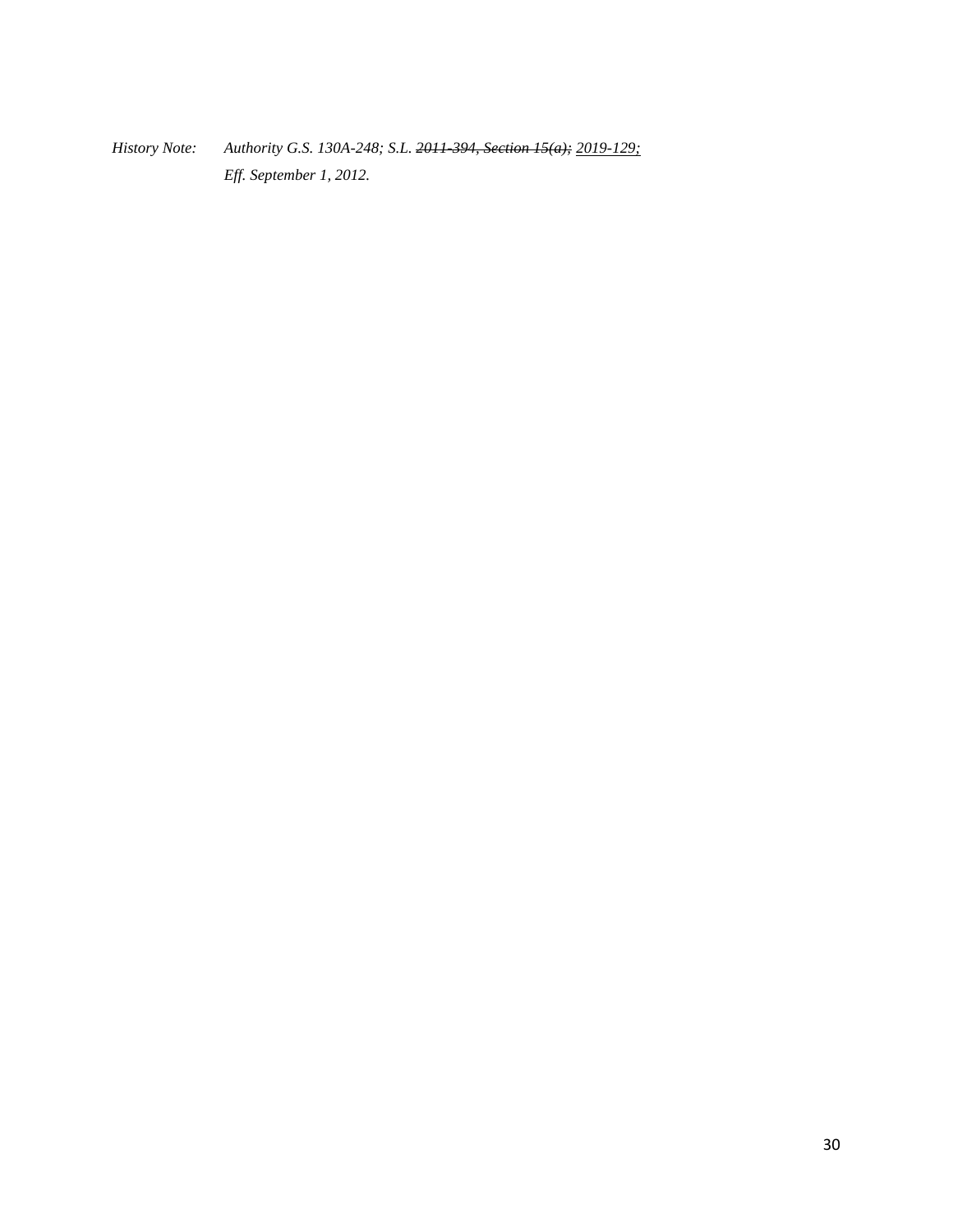15A NCAC 18A .2674 is proposed for readoption with substantive changes as follows:

#### **15A NCAC 18A .2674 LIMITED FOOD SERVICES ESTABLISHMENTS**

Limited food services establishments shall comply with all the requirements in Rules .2650 through .2662 of this Section, except as follows: that the following provisions apply in lieu of Rules .2654(2) and .2659(a) and (b), Section 5-204.11(b) of the Food Code as amended by Rule .2655 of this Section, and Sections 8-201.11 and 8-201.12 of the Food Code as amended by Rule .2658 of this Section:

- (1) The permit for a limited food services establishment shall be posted in a conspicuous place where it can be readily seen by the public at all times. Permits for limited food services establishments shall expire on December 31 of each year. one  $(1)$  year from the date of issuance. A new permit from the regulatory authority shall be obtained before the limited food services establishment shall be allowed to operate each year. Transitional permits shall not be issued.
- (2) The permit application shall be submitted to the local health department at least 30 days prior to construction or commencing operation. The permit application shall include a proposal for review and approval by the local health department that includes a menu, plans, and specifications for the proposed limited food services establishment, and location location, hours, and dates of operation.
- (3) Limited food services establishments shall not prepare any potentially hazardous food (time/temperature control for safety food) time/temperature control for safety food prior to the day of sale.
- (4) Potentially hazardous food (time/temperature control for safety food) Time/temperature control for safety food that has been heated at the limited food services establishment and remains at the end of the day shall not be served or placed in refrigeration to be used another day.
- (5) All meats, poultry, and fish shall be purchased in a pre-portioned and ready-to-cook form.
- (6) Equipment in the limited food services establishment that is not certified or classified for sanitation by an ANSI-accredited certificate program that is in good repair and operating properly may be used. At least a two-compartment sink shall be provided. The sink shall be of sufficient size to submerge, wash, rinse, and sanitize utensils and shall have splashback protection. At least one drainboard, table, or counter space shall be provided for air-drying.
- (7) Only single-service articles shall be used. used as tableware as defined in Chapter 1 of the Food Code.
- (8) Limited food services establishments may prepare reheat pre-cooked and cook food in accordance with the overhead protection requirements set forth in Rule .2669(b) of this Section.
- (9) Floors, walls, and ceilings of limited food services establishments shall meet the requirements of this Section, except those limited food services establishments preparing food in accordance with Rule .2669(b) of this Section. Limited food establishments shall use dustless methods of floor cleaning and all, except emergency floor cleaning, shall be done during those periods when the least amount of food and drink is exposed, such as after closing, or between meals.